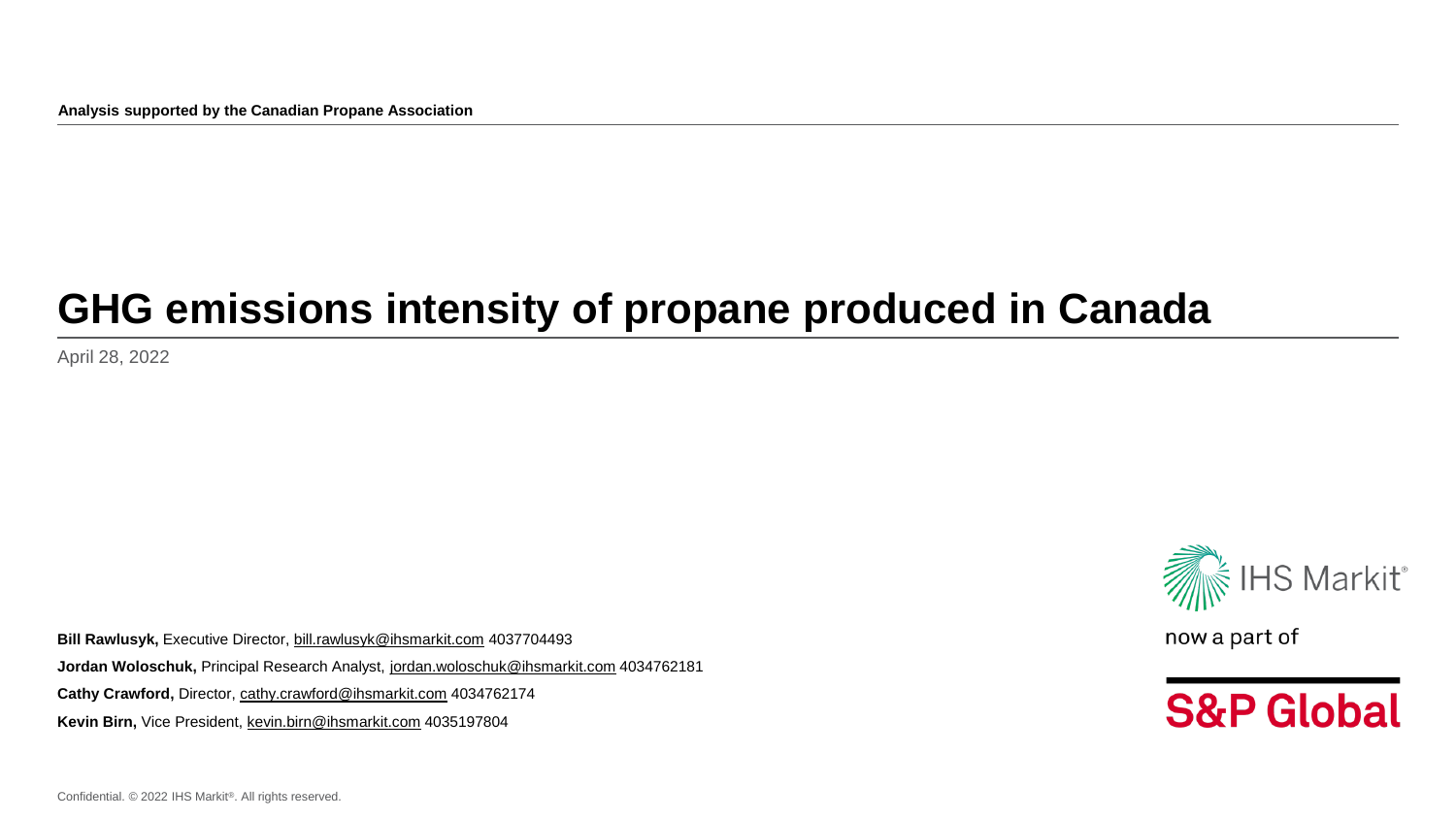#### **Project scope**

- The purpose of this engagement is to develop an estimate of the GHG intensity of western Canadian sourced propane. IHS Markit would describe the market circumstances that leads a propane molecule from production through to arrival at the Alberta market hub in Fort Saskatchewan, Alberta as well as delivered to Sarnia, Ontario. This analysis assumes the origin of production is the Montney basin in Western Canada.
- There are three main components to this analysis:
- 1. A breakdown of major sources of propane in western Canada and Ontario as well as natural gas production to provide a view of the importance of Montney as source of western Canadian propane.
- 2. Description of the stages of propane marketing, and thus GHG emissions sources starting with upstream extraction for natural gas in which the propane is embedded, natural gas processing where the natural gas liquids are separated from the natural gas, transportation to Fort Saskatchewan as well as Sarnia, Ontario where the NGL stream is fractionated into a saleable specification propane product.
- 3. A GHG emissions intensity estimate of each stage in the process culminating in a total GHG intensity estimate for the average intensity of propane in western Canada in Fort Saskatchewan as well as western Canadian sourced propane delivered to Sarnia, Ontario.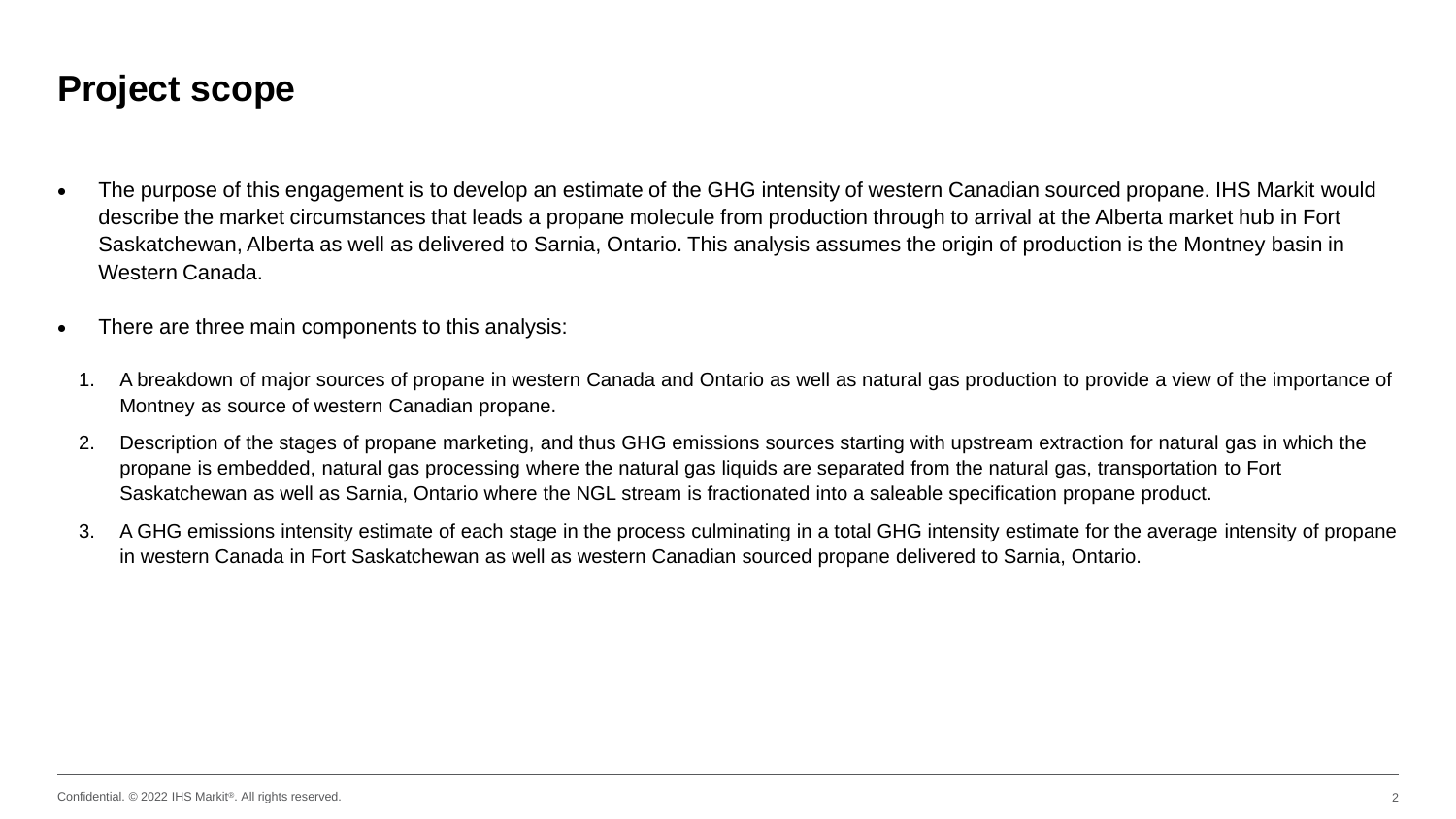#### **Project scope (continued)**

- Qualitative description of partial life-cycle process involved in the production of propane
	- o Description of processes involved in propane production beginning with liquids-rich natural gas production in western Canada, gas processing, natural gas liquid transport to the Fort Saskatchewan, Alberta by pipeline for fractionation, as well as natural gas liquid transport from western Canada by long distance pipeline and rail to Sarnia, Ontario for fractionation.
- Development of quantification of GHG emissions of each stage of the single most representative pathway for marketable propane from western Canada in Fort Saskatchewan, Alberta as well as marketable propane sourced in western Canada delivered to Sarnia, Ontario. This includes the following stages:
	- o An assessment of weighted average upstream GHG intensity of drilling and completion and production from the largest propane source region which was identified at the Montney.
	- o Upstream initial natural gas processing to natural gas liquids stream.
	- o Long-distance transport of natural gas liquids to Fort Saskatchewan, Alberta by pipeline and well as long-distance transport of natural gas liquids to Sarnia, Ontario by the dominant pipeline and rail route.
	- o Assessment of the average fractionation process emissions to produce propane from the natural gas liquids stream.
- IHS Markit worked with the Canadian Propane Association to identify of the most recent representative year and singular pathways for propane from initial production through various stages of processing and transportation to Fort Saskatchewan, Alberta and Sarnia, Ontario.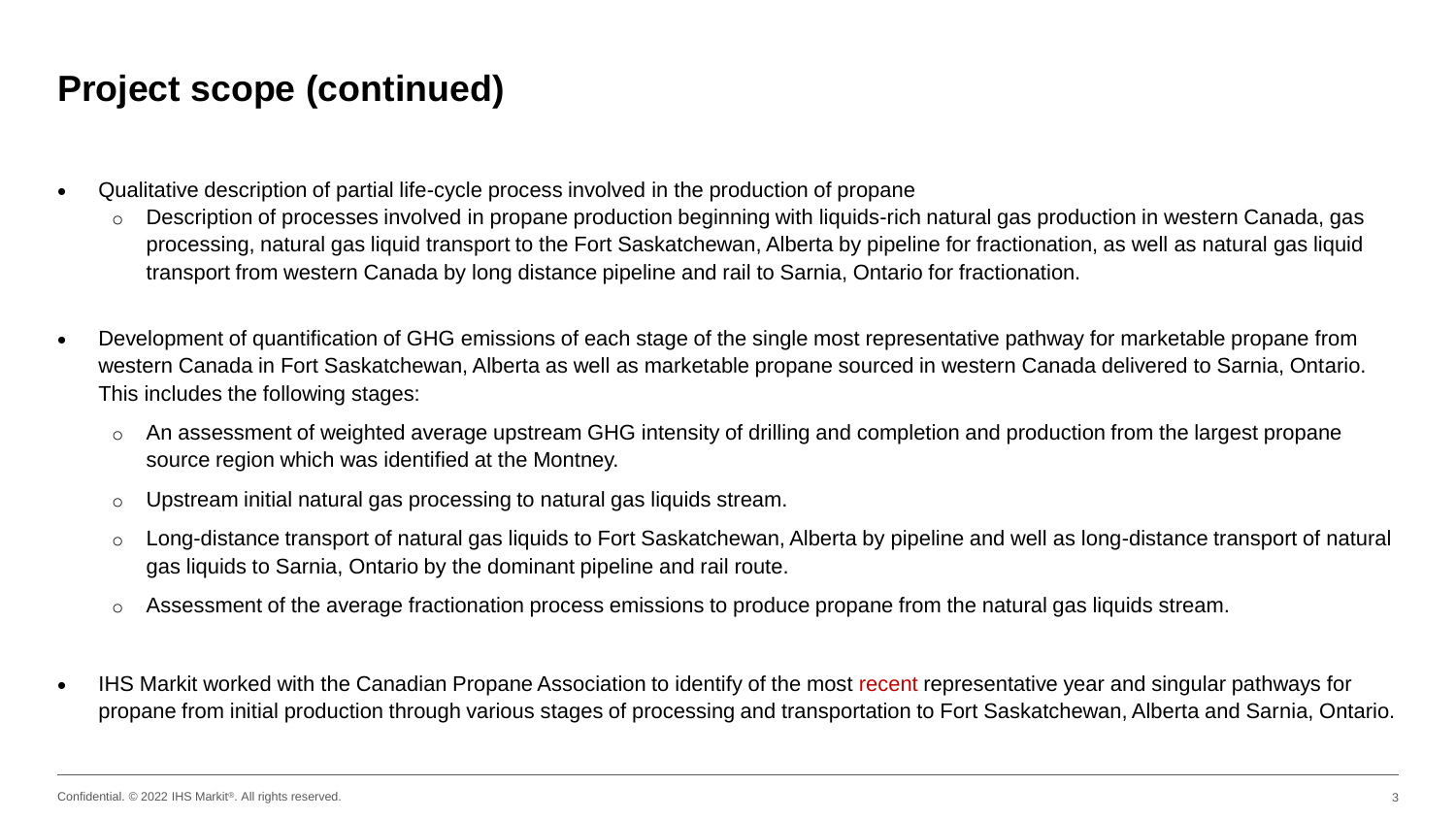### **Despite low natural gas prices, gas supply has remained resilient – with nearly all growth coming from the Montney**



**The Montney has remained the focus for production due to a high liquid-rich content, offsetting declines in other drier gas plays; an ever-increasing share of Canadian propane will be sourced from the Montney**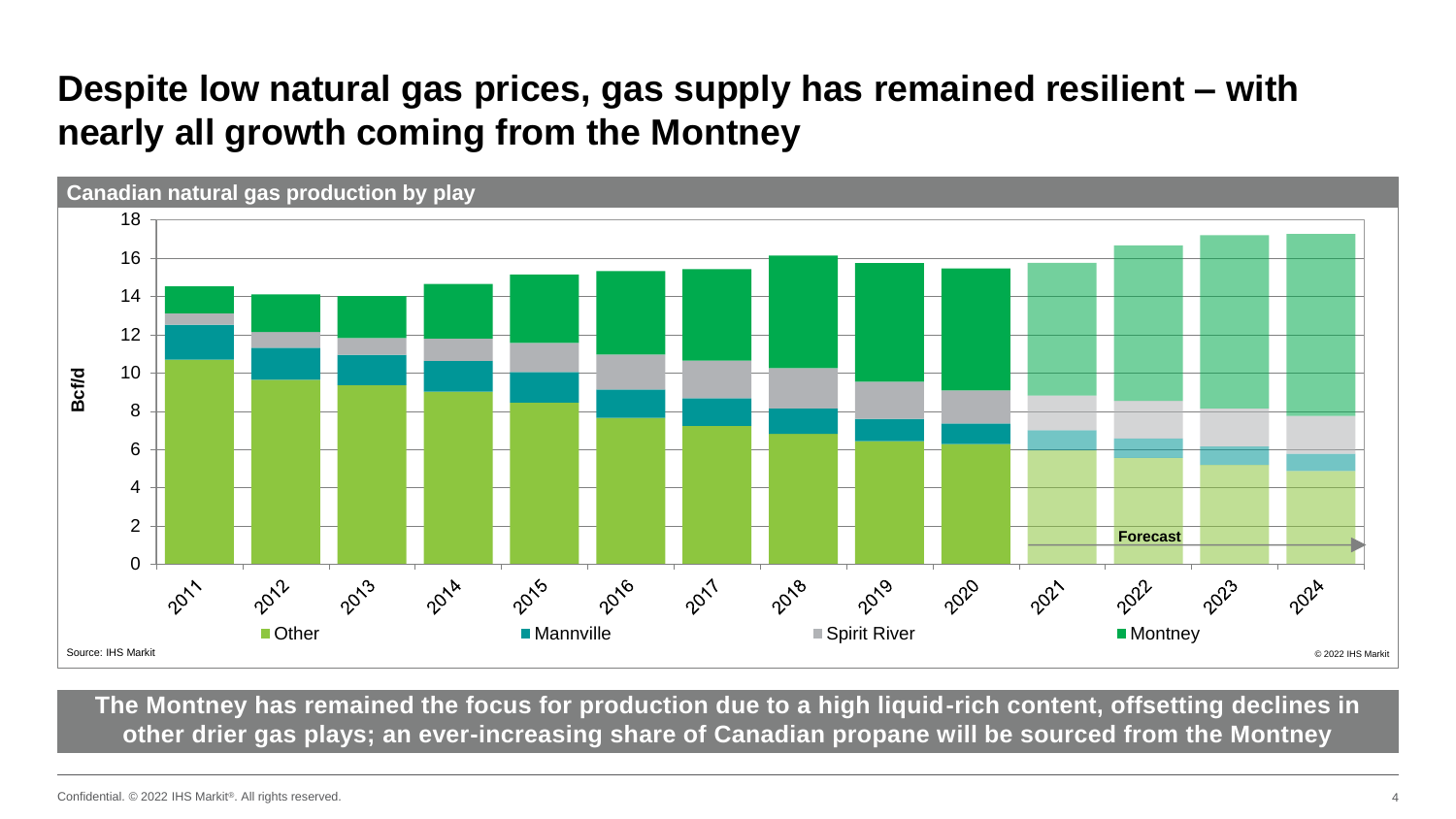### **Propane production from natural gas accounts for 92-93% of total propane produced in Canada…**



**… therefore, when developing a methodology to estimate propane emissions it is important to focus on volumes sourced from natural gas processing / fractionation facilities**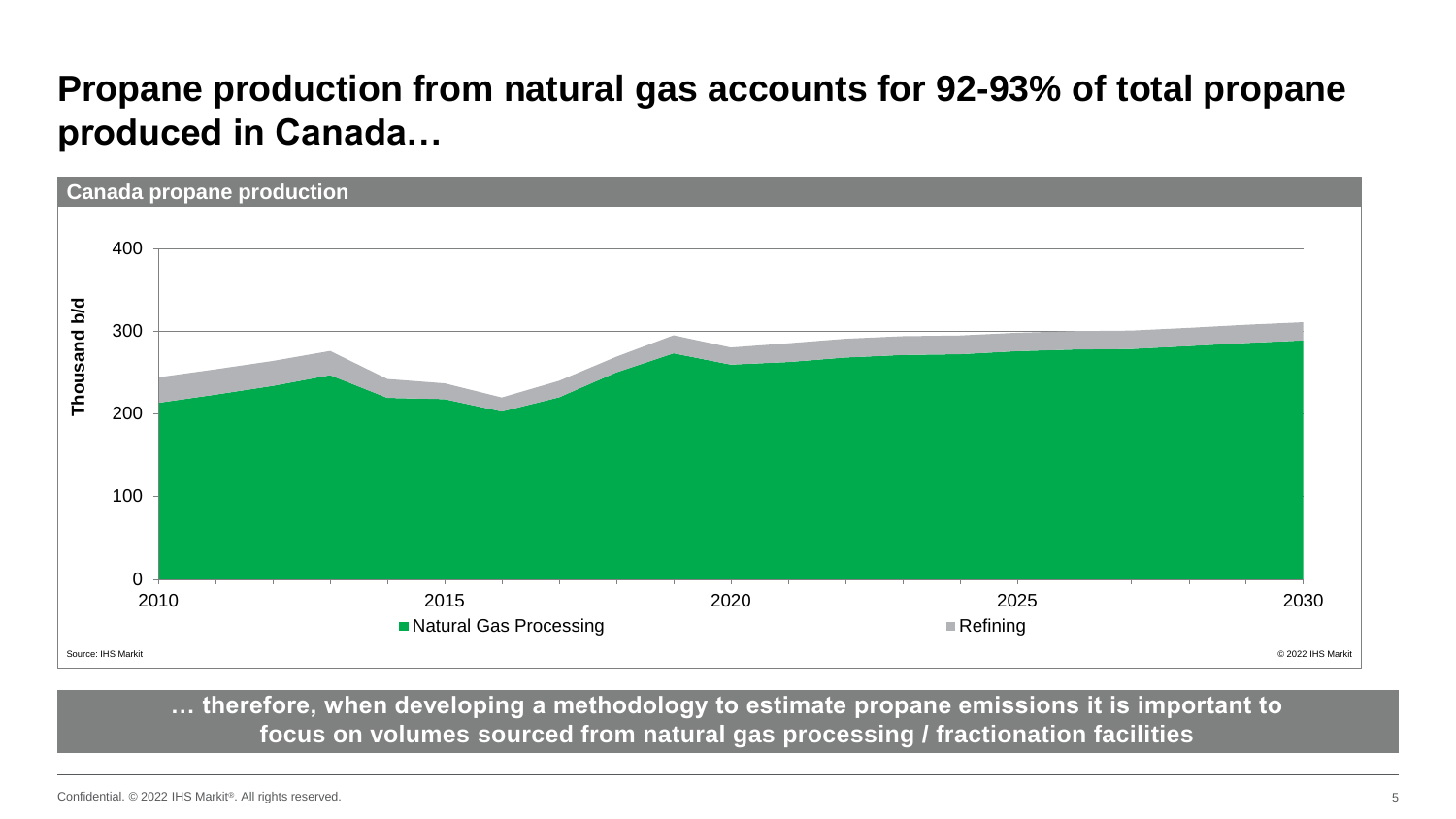### **Most Canadian propane comes from natural gas produced in Western Canada, including Ontario production**



**Ontario for fractionation as mixed NGLs along Enbridge's Line 1 and Line 5 pipelines**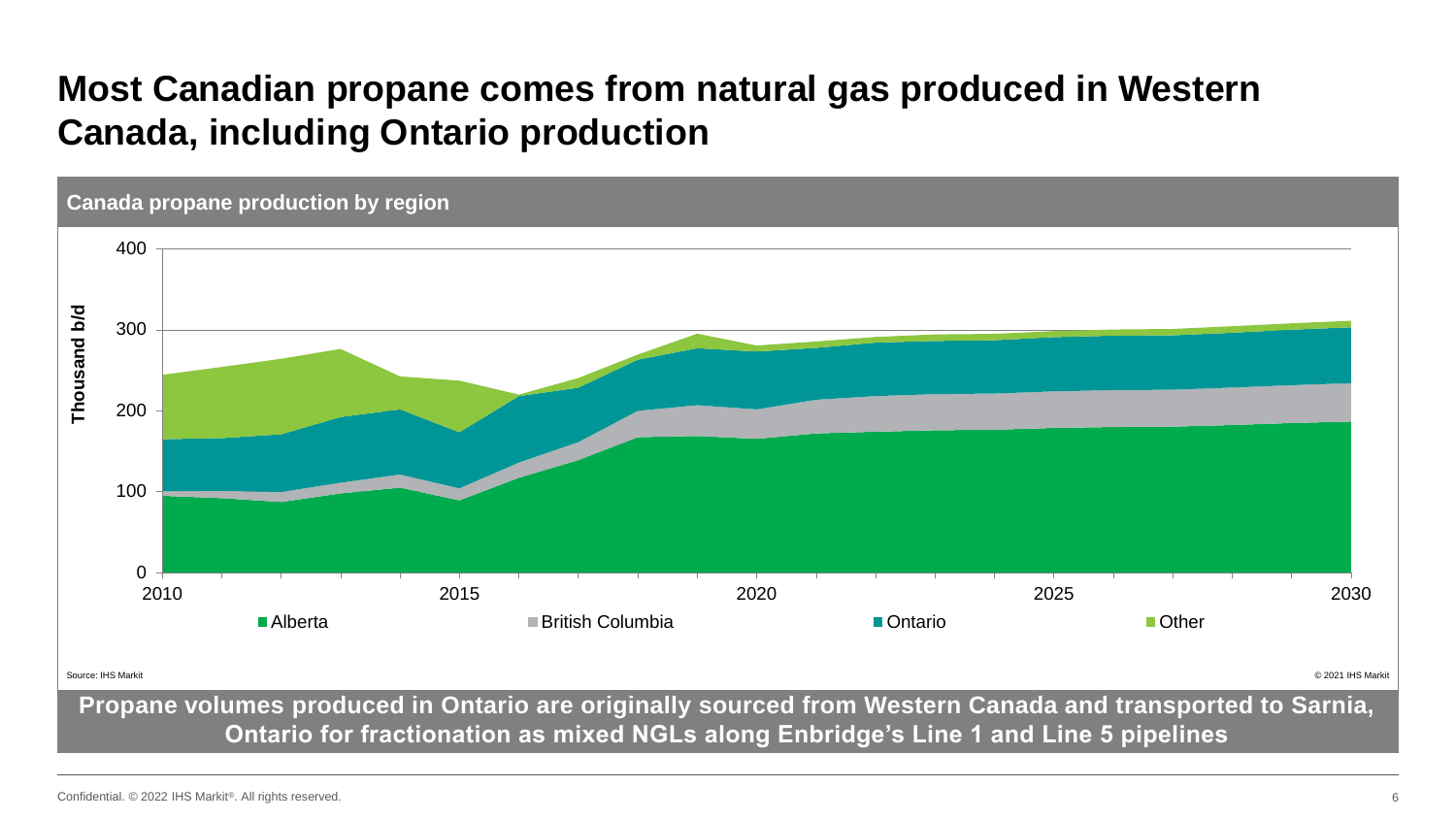### **There are three pathways for propane from the wellhead in Western Canada to reach key market hubs across Canada**

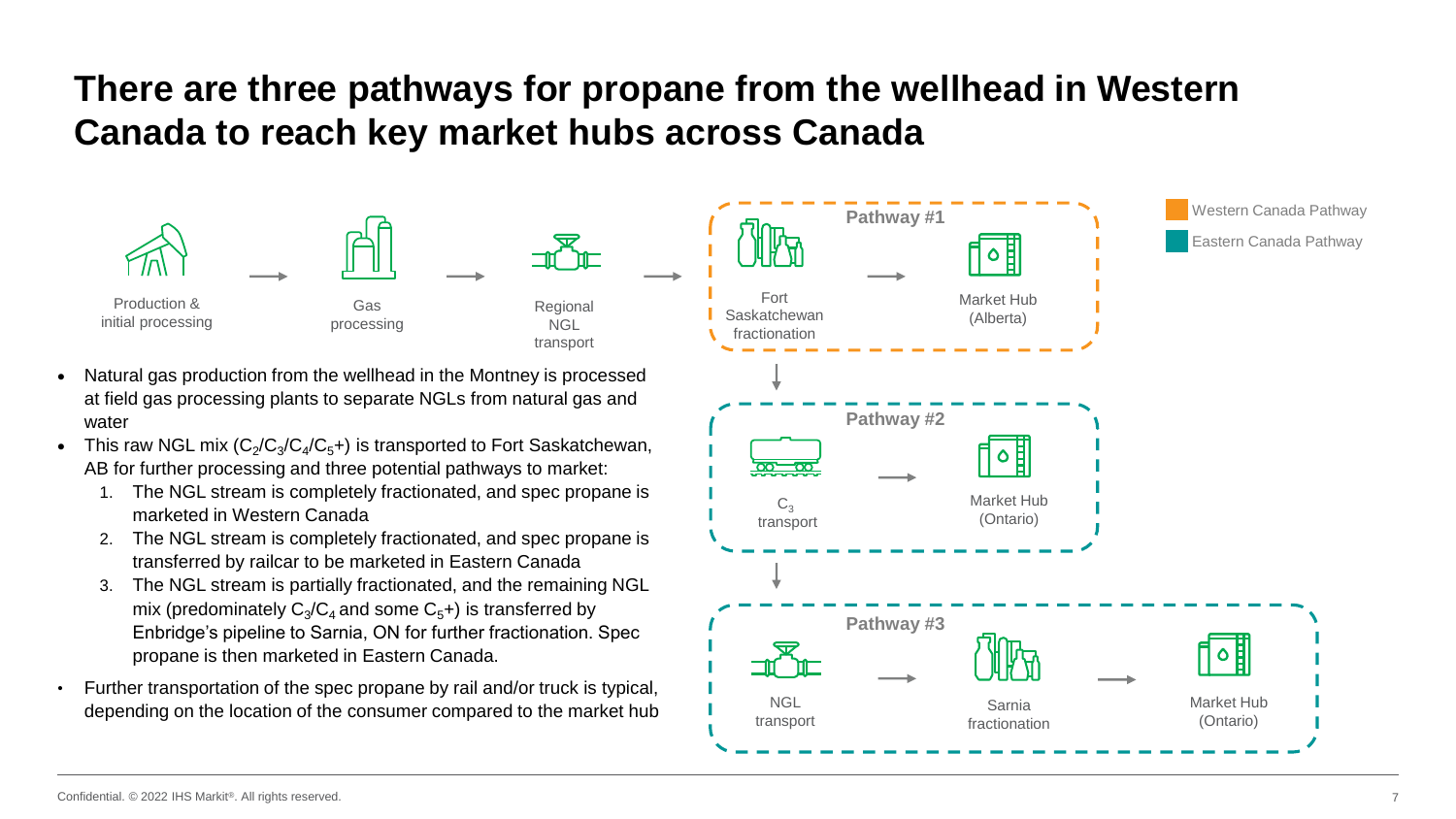### **Volumes for the three pathways are estimated based on the propane demand each route would serve; majority of propane demand in the West**

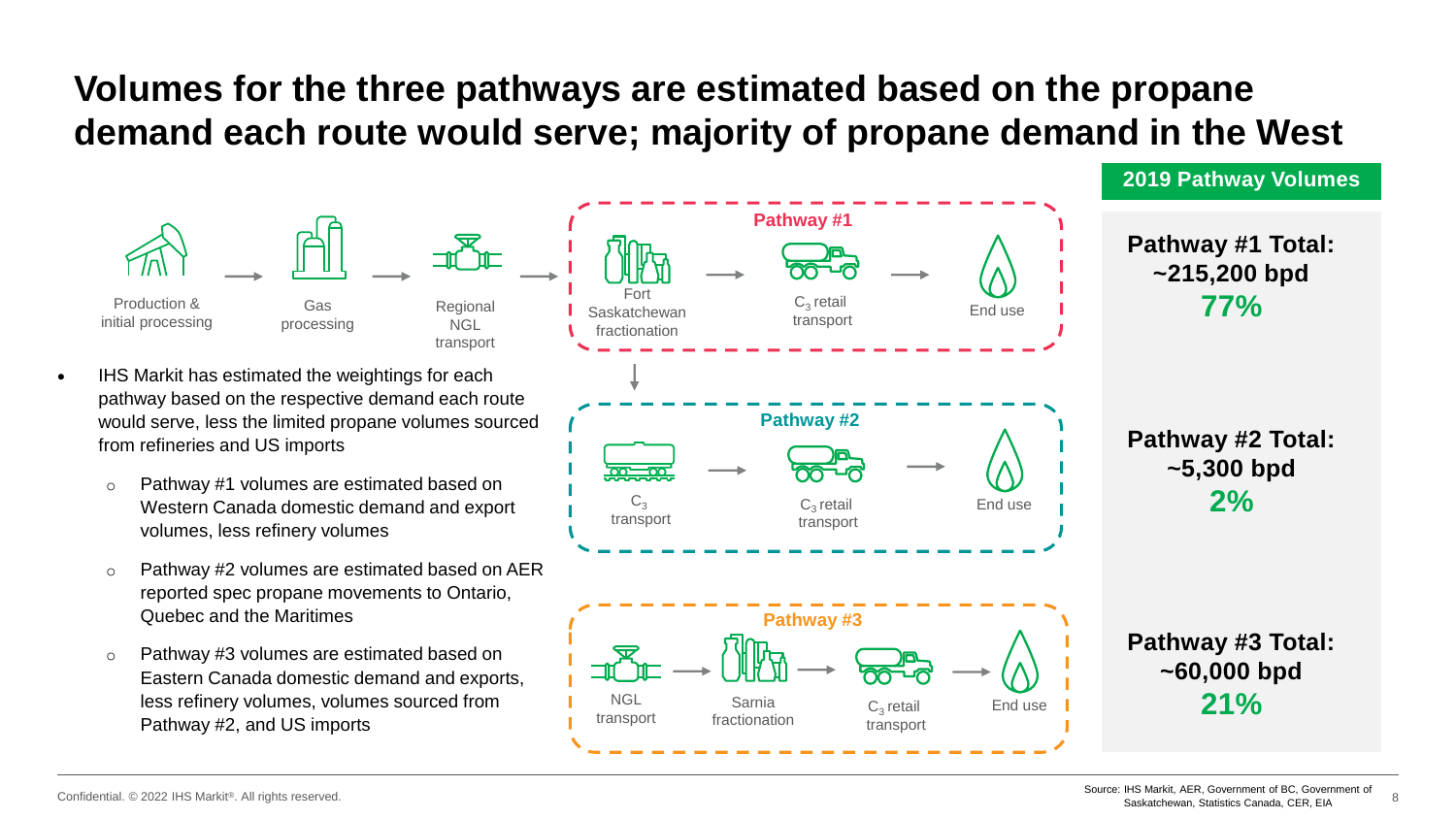# **GHG emissions intensity methodology**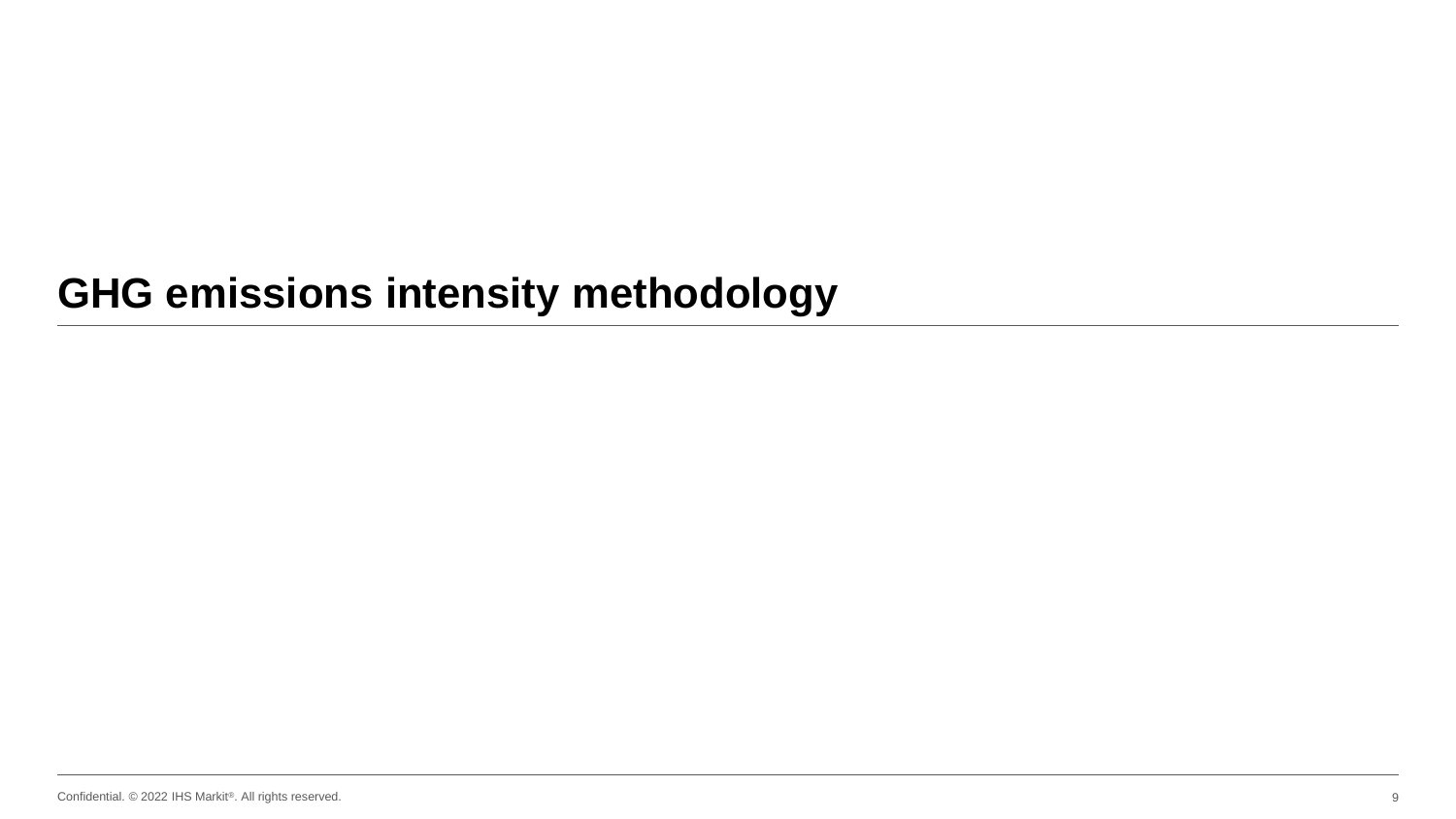### **GHG emission pathways for Canadian propane in 2019**



Confidential. © 2022 IHS Markit®. All rights reserved. Note:  ${\sf C}_3$  retail transportation will assume a common or average distance for the purpose of estimating propane emissions  $^{10}$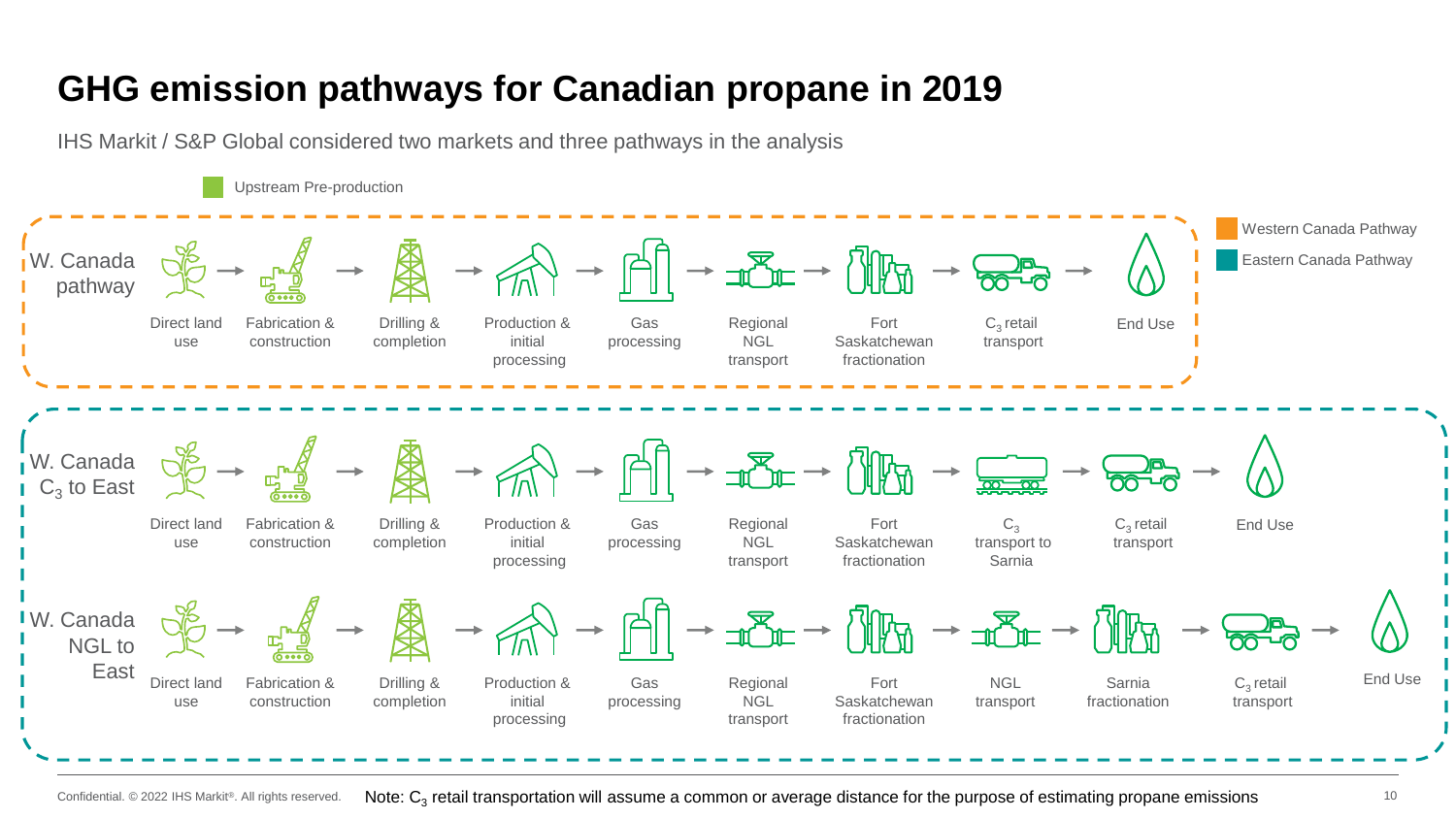### **IHS Markit GHG emission intensity analysis**

GHG emissions estimates were developed for the various life-cycle segments outlined below



#### **GHG estimation for this analysis follows published guidance included in**  *The Right Measure, A guidebook to crude oil life-cycle GHG emissions estimation*

Confidential. © 2022 IHS Markit®. All rights reserved.

The Right Measure, A guidebook to crude oil life-cycle GHG emissions estimation. Published by IHS Markit / S&P Global. (March 2022). Available for download <https://ihsmarkit.com/products/right-measure.html>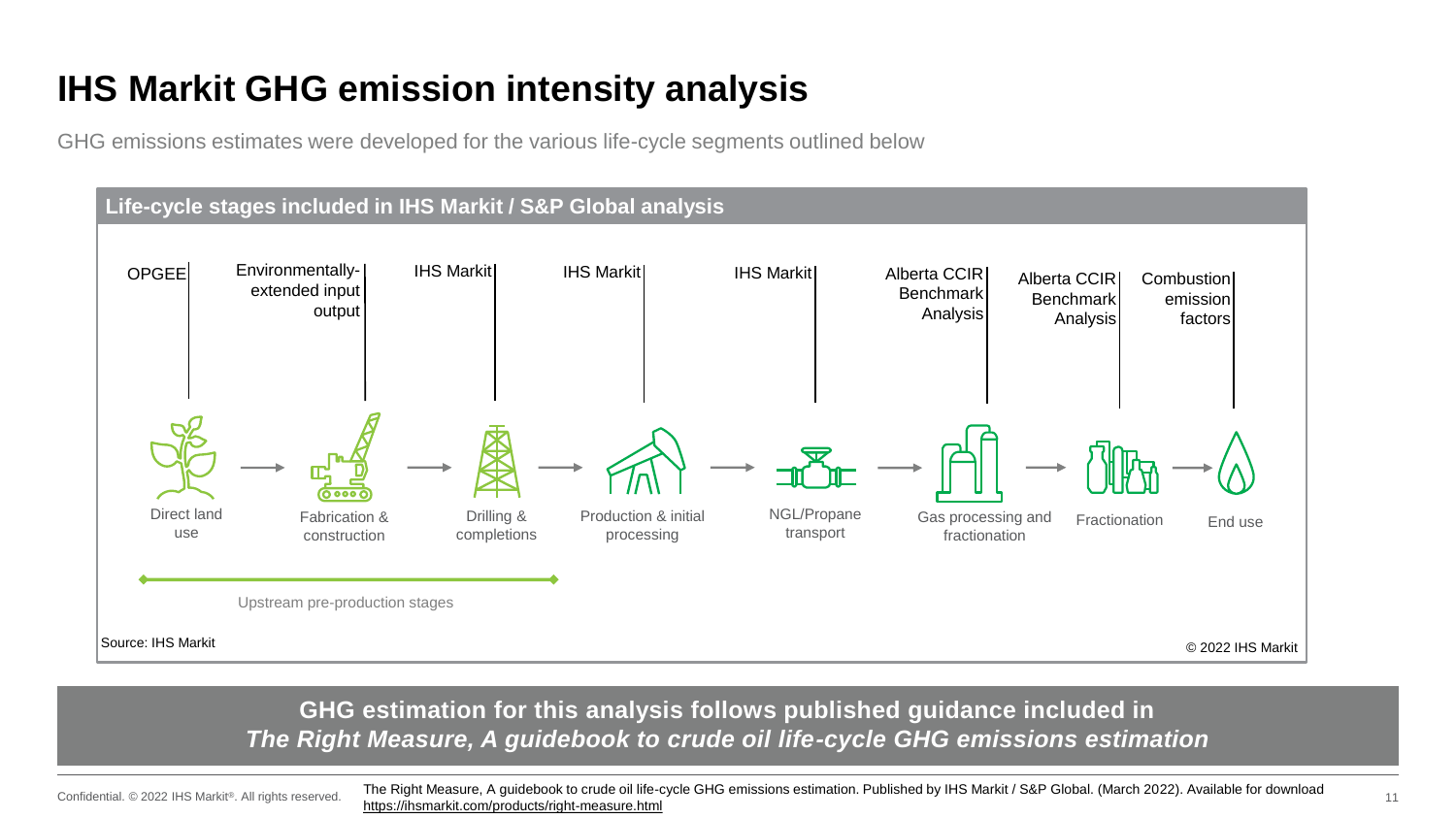### **Pre-production sources of emissions**

#### **Land-use Change and Fabrication & Construction**

- Due to the relatively low materiality (share of full life-cycle value) and high uncertainty associated with quantification, IHS Markit / S&P Global adopted simplified approaches for estimating land-use change and fabrication & construction emissions. (Refer to *The Right Measure*\* for additional information.)
- Pre-production sources of emissions are amortized over the lifetime production of the wells.



**(LUC)**

- Leveraged published factors from open-source tool, Oil Production Greenhouse Gas Estimator (OPGEE)\*\*
- For the Montney:
	- Land use type: Mixture of forested, grasslands, and crop land
	- Development intensity: Moderate
- **Land-use change**  • Montney land use change emissions: 1.3  $qCO<sub>2</sub>e/MJ$



**construction**

- In a recent public study called *The Right Measure\**, IHS Markit / S&P Global published estimates for fabrication and construction emissions for onshore conventional and unconventional assets.
	- Onshore: conventional  $0.4$  gCO<sub>2</sub>e/MJ
	- Onshore: unconventional  $0.1$  gCO<sub>2</sub>e/MJ
- In 2019, the breakdown of operation wells in the Montney:
	- Conventional wells: 21%
	- Unconventional wells: 79%

\* The Right Measure, A guidebook to crude oil life-cycle GHG emissions estimation. Published by IHS Markit / S&P Global. (March 2022). Available for download <https://ihsmarkit.com/products/right-measure.html>

\*\* OPGEE is a well-known, open-source, Microsoft Excel–based tool developed at Stanford University to estimate GHG emissions associated with upstream drilling, development, production, and transport of crude oil for processing. "The Oil Production Greenhouse gas Emissions Estimator," Version 2.0, Stanford University, <https://eao.stanford.edu/opgee-oil-production-greenhouse-gas-emissions-estimator>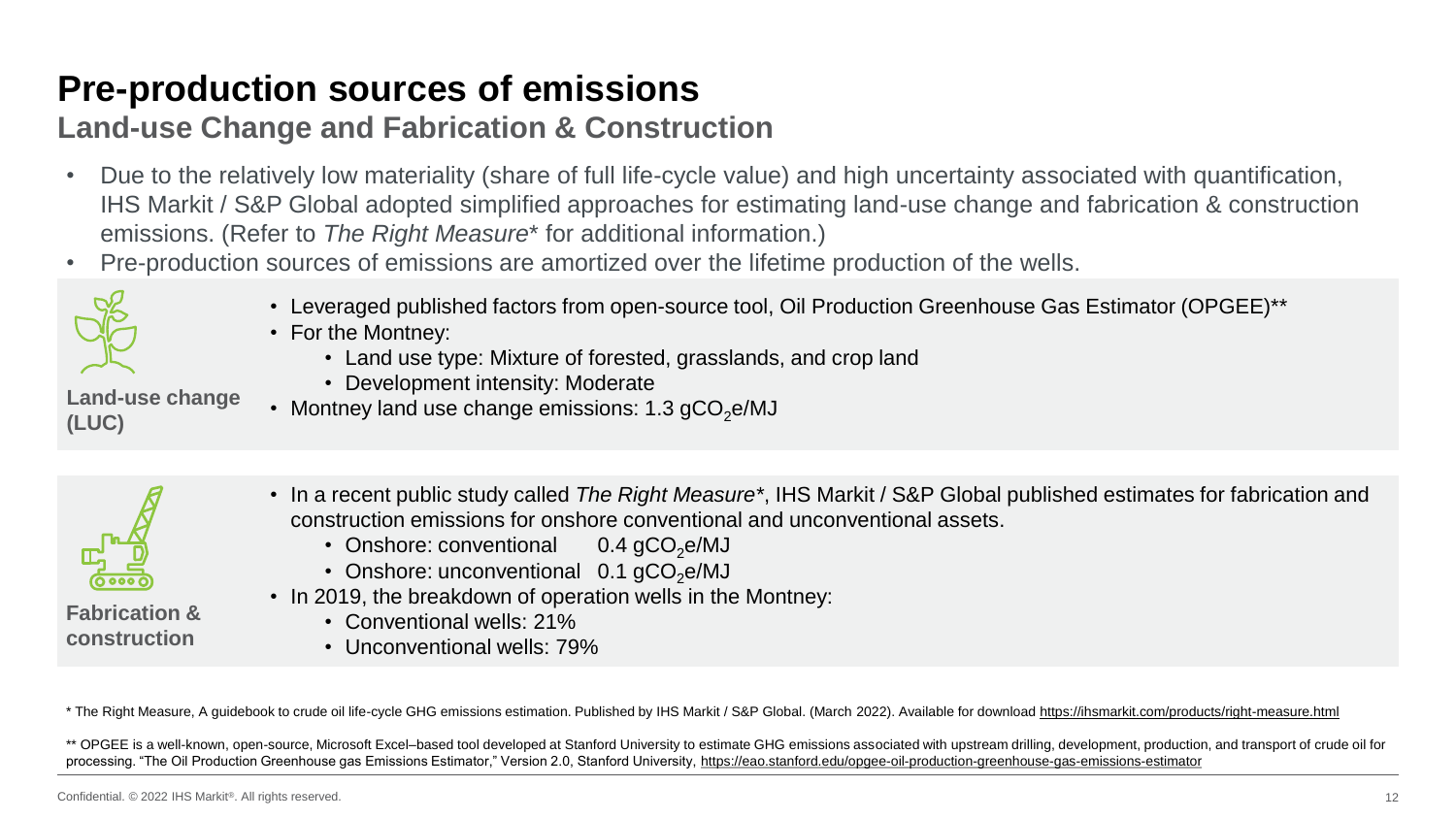### **Pre-production and Upstream Production emissions**

IHS Markit's North American Upstream Emissions Analytics was leveraged to provide upstream emissions in this analysis

#### IHS Markit's North American Upstream Emissions Analytics:

- Contains GHG emissions estimates for every month of life, for every well in North America since 2001.
- Layered on top of existing well data, over 150 calculations per well are used to derive estimates of GHG emissions and emissions intensities associated with drilling, completions, and production activity.



- Model accounts for GHG emissions associated with:
	- Diesel consumption (based on drill days, frac fleet, frac pumps, etc.)
	- Venting associated with mud degassing
	- Flaring during well testing
- Drilling & completions emissions are EUR-amortized over the life of each well



- Model accounts for GHG emissions associated with:
	- Energy for lifting
	- Venting, flaring, and fugitive sources
	- Wells assumed to start on natural lift, progress to gas lift then electric submersible pumps (ESPs)
- Based on 2019, emissions are allocated to oil and gas based on energy content

#### **Analysis includes discrete estimates for 7,992 wells in the Montney (the totality of the play)**

#### Note: EUR = Estimated Ultimate Recovery

Confidential. © 2022 IHS Markit®. All rights reserved.

Additional detail on the upstream emissions estimation methodology can be found in the appendixes to The Right Measure, A guidebook to crude oil life-cycle GHG emissions estimation. Published by IHS Markit / S&P Global. (March 2022). Available for download <https://ihsmarkit.com/products/right-measure.html>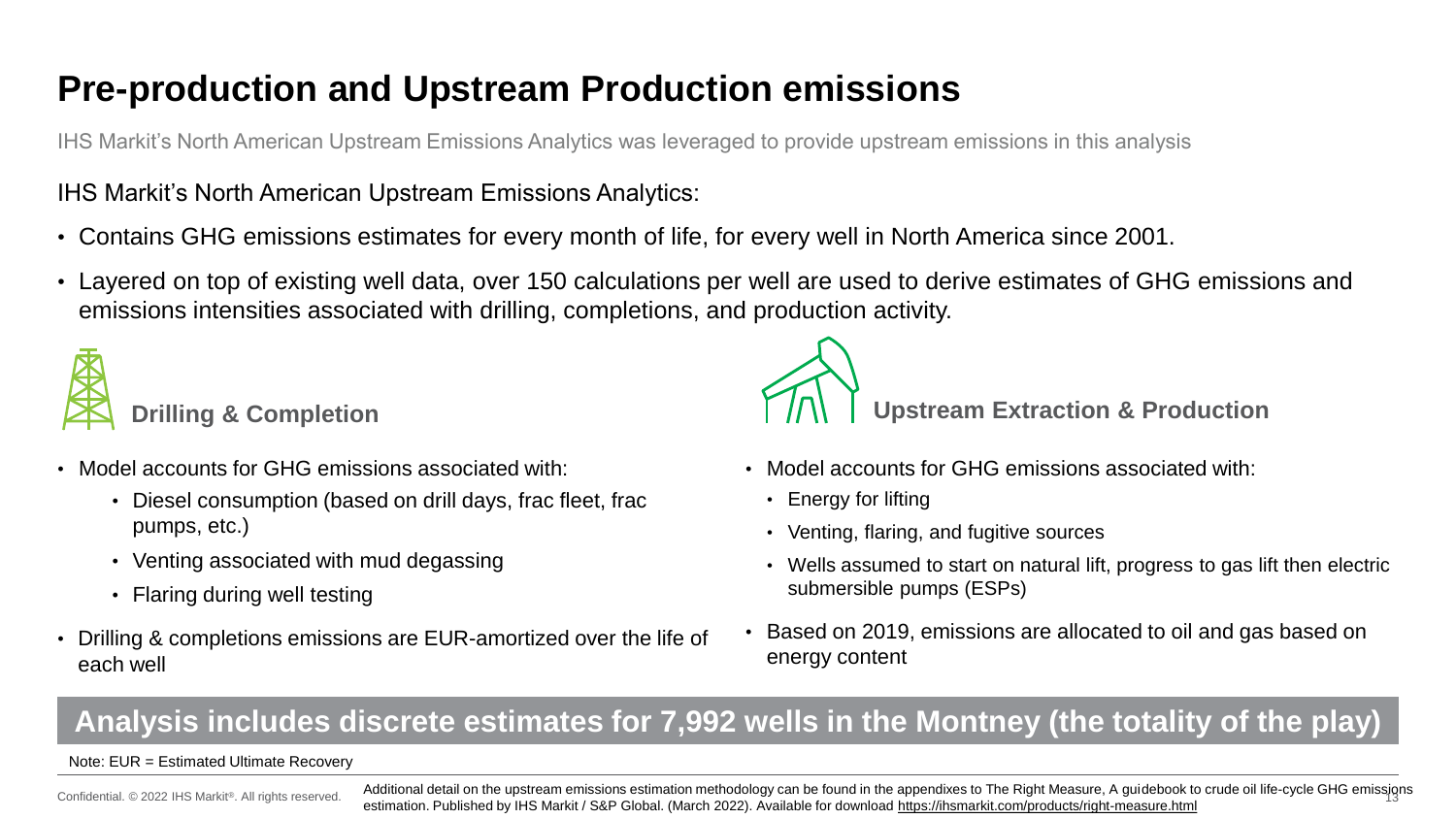## **NGL and propane transport**

**Overview of IHS Markit's modelling approach**

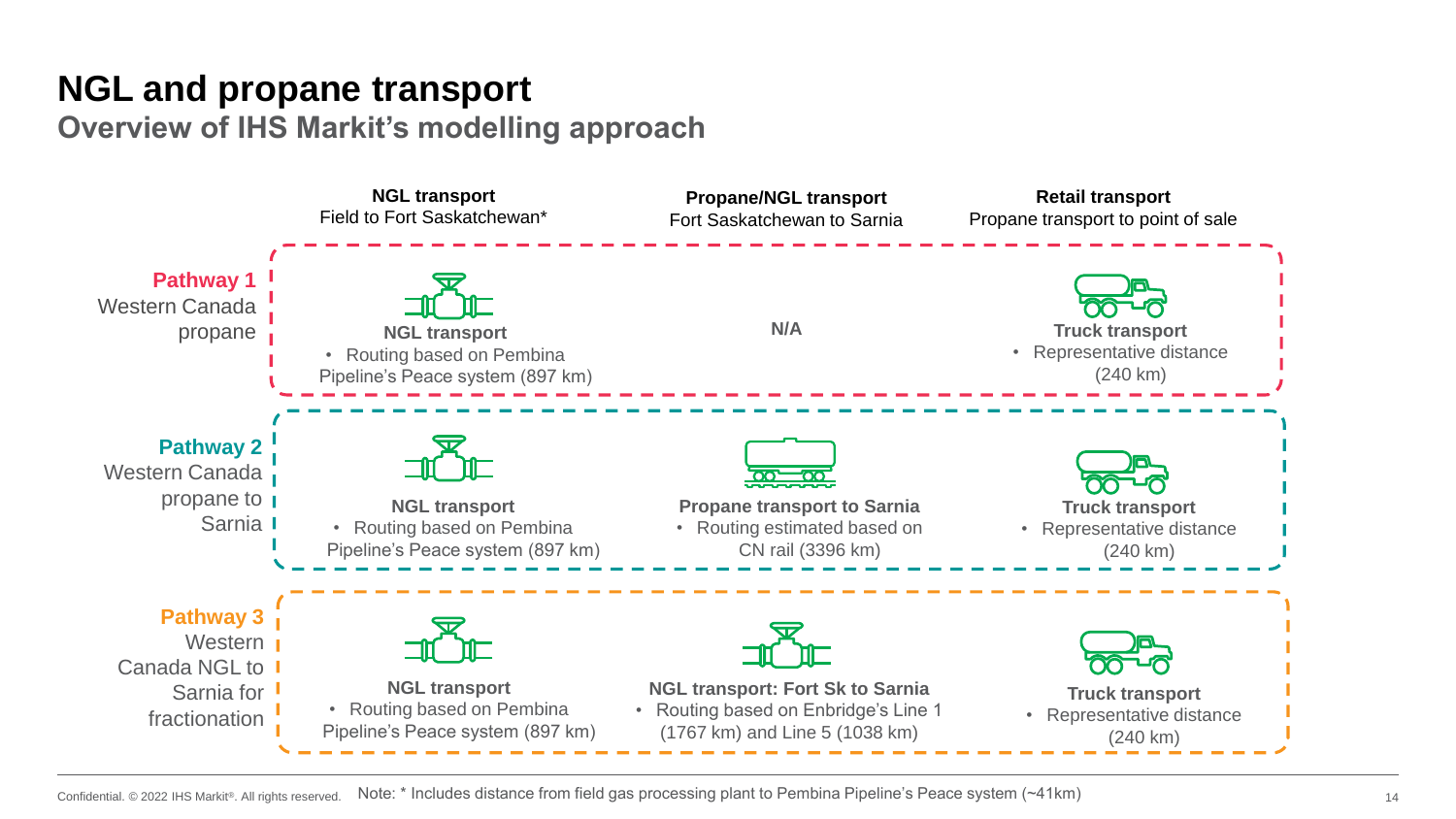### **Pembina Pipeline's Peace system carries NGL mix from the Montney to fractionators in Fort Saskatchewan**



- IHS Markit analyzed approximately 300 gas processing plants located in/near the Montney play
- Of these facilities, a subset were identified in the heart of the Montney located between Fort St. John, BC and Grand Prairie, AB
- The 10 largest and key gas processing facilities in this region were then used to calculate the approximated distance to Pembina's Peace Pipeline System  $(-41 \text{ km})$  and the distance to Fort Saskatchewan along the pipeline (~856 km)

#### Source: Pembina Pipeline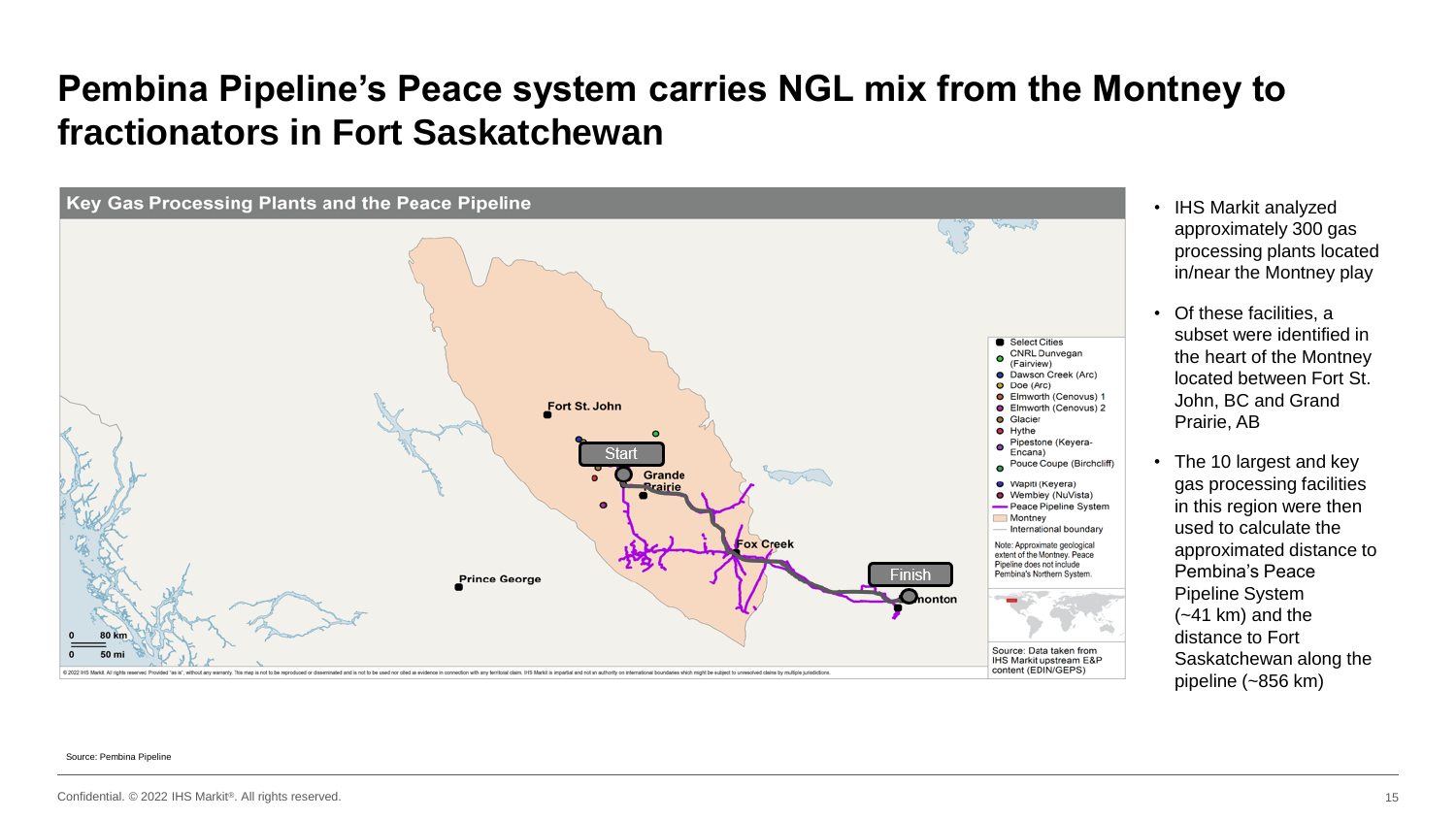### **Enbridge pipeline details – Line 1 and Line 5**

#### **Line 1 Line 5**

- Line 1 is an 18–20-inch pipeline carrying light crude, refined products and NGL with a capacity of 237,000 barrels per day
- It originates at the Enbridge Edmonton terminal and terminates at Superior, Wisconsin
- Length of pipeline is 1,098 miles or 1,767 kilometers



- Line 5 is a 30-inch pipeline carrying light oil and NGL products with a capacity of 540,000 barrels per day
- It originates at the Superior terminal in Wisconsin and terminates at Sarnia, Ontario
- Length of pipeline is 645 miles or 1,038 kilometers



Source: Enbridge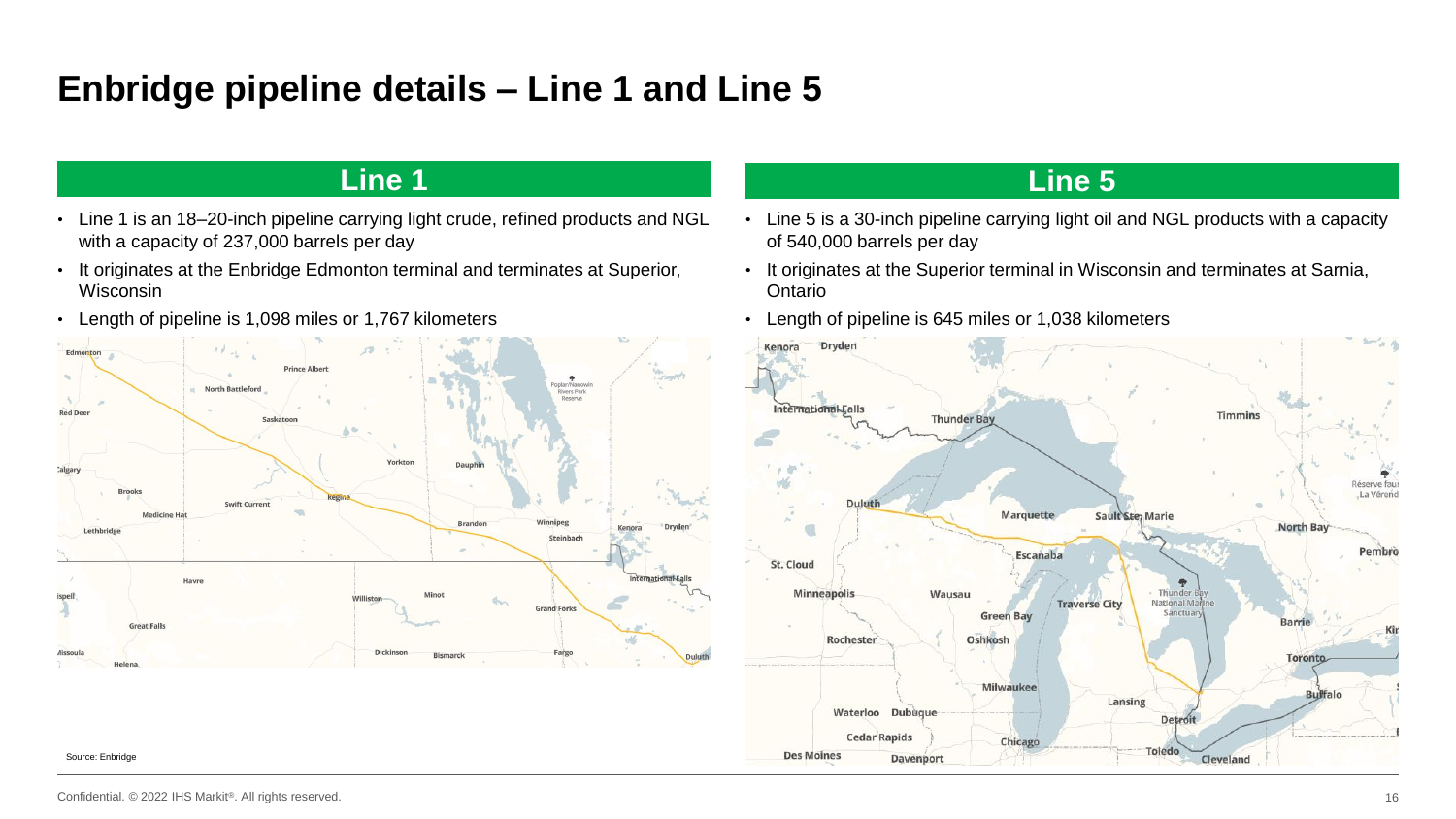#### **Gas Processing**

**Overview of IHS Markit's modelling approach**

- IHS Markit leveraged the public natural gas processing benchmarks developed for the Carbon Competitiveness Incentive Regulation (CCIR) in 2018\*.
	- Based on 29 Alberta gas processing facilities who voluntarily shared data by process
- Gas processing GHG emissions have been allocated by energy to propane based on gas analyses from the Montney.
	- Propane accounts for 8% of produced gas (by energy).



| <b>Natural Gas Processing</b>                                    |                                                |
|------------------------------------------------------------------|------------------------------------------------|
|                                                                  | <b>GHG emissions factor -</b><br>propane share |
| <b>Module</b>                                                    | $(kgCO2e/bbl$ propane)                         |
| <b>Inlet Compression</b>                                         | 5.4                                            |
| Dehydration                                                      | 0.4                                            |
| <b>Amine Sweetening</b>                                          | 5.0                                            |
| <b>Total Refrigeration</b>                                       | 3.0                                            |
| Flaring, venting, fugitives                                      | 0.7                                            |
| $CO2$ Plant                                                      | 2.1                                            |
| Sulphur plant                                                    | 0.0                                            |
| <b>Total gas processing</b>                                      | 16.6                                           |
| Note: See appendix for Montney gas composition used in analysis. |                                                |
| Source: Government of Alberta, IHS Markit                        | © 2022 IHS Markit                              |

\*Gas processing and fractionation GHG emissions are estimated based on the average module intensities (100% production weighted average) from the Carbon Competitiveness Incentive Regulation *Benchmarks for Processing Natural Gas*, Government of Alberta,<https://www.alberta.ca/assets/documents/cci-natural-gas-processing-benchmarks-presentation.pdf>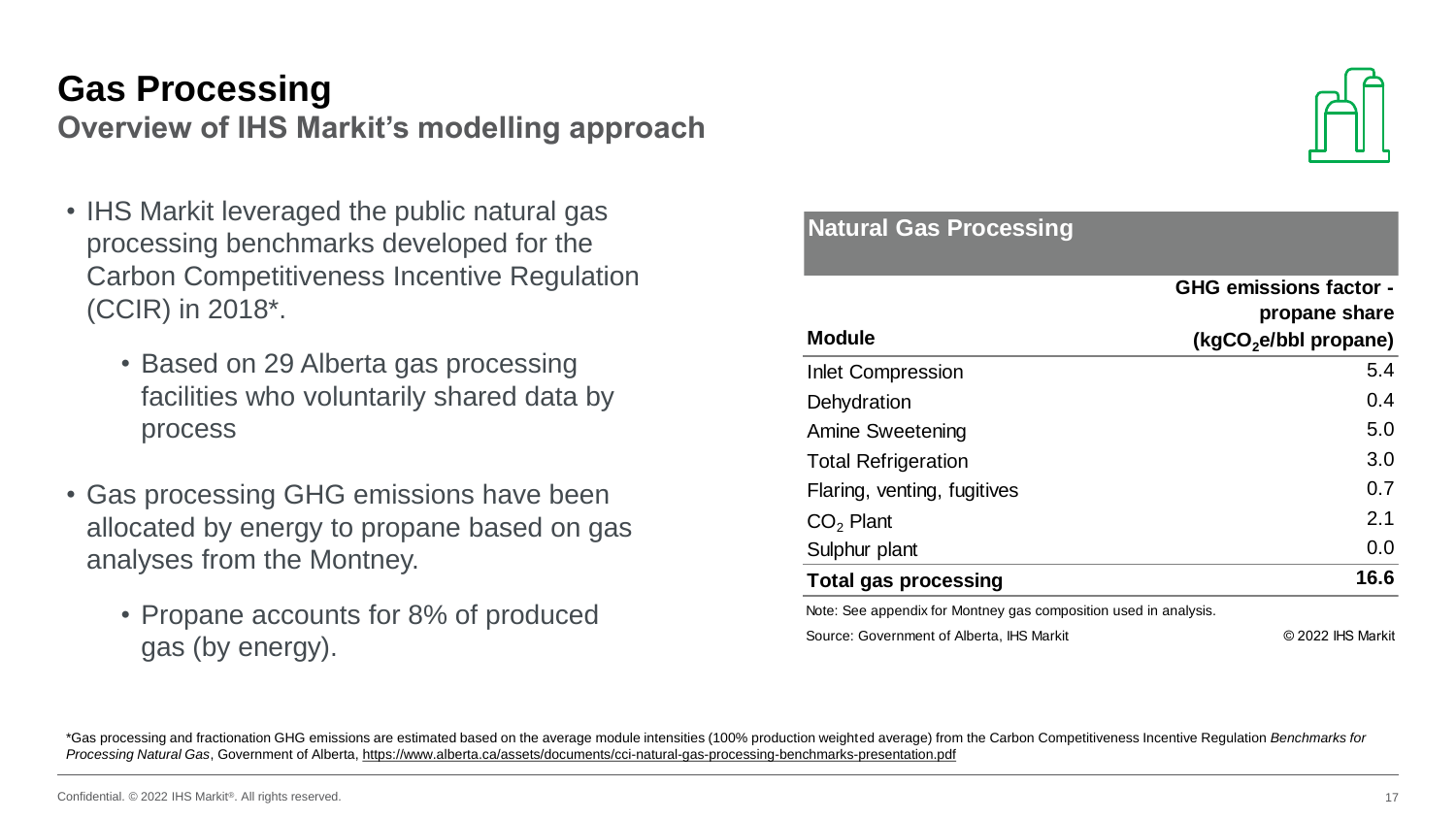### **Fractionation**

**Overview of IHS Markit's modelling approach**



• Like gas processing, IHS Markit / S&P Global leveraged CCIR natural gas processing benchmarks

| <b> Fractionation</b>                                            |                                                |
|------------------------------------------------------------------|------------------------------------------------|
|                                                                  | <b>GHG emissions factor -</b><br>propane share |
| <b>Module</b>                                                    | (kgCO <sub>2</sub> e/bbl propane)              |
| <b>Fractionation</b>                                             | 6.6                                            |
| Note: See appendix for Montney gas composition used in analysis. |                                                |
| Source: Government of Alberta, IHS Markit                        | © 2022 IHS Markit                              |

\*Gas processing and fractionation GHG emissions are estimated based on the average module intensities (100% production weighted average) from the Carbon Competitiveness Incentive Regulation *Benchmarks for Processing Natural Gas*, Government of Alberta,<https://www.alberta.ca/assets/documents/cci-natural-gas-processing-benchmarks-presentation.pdf>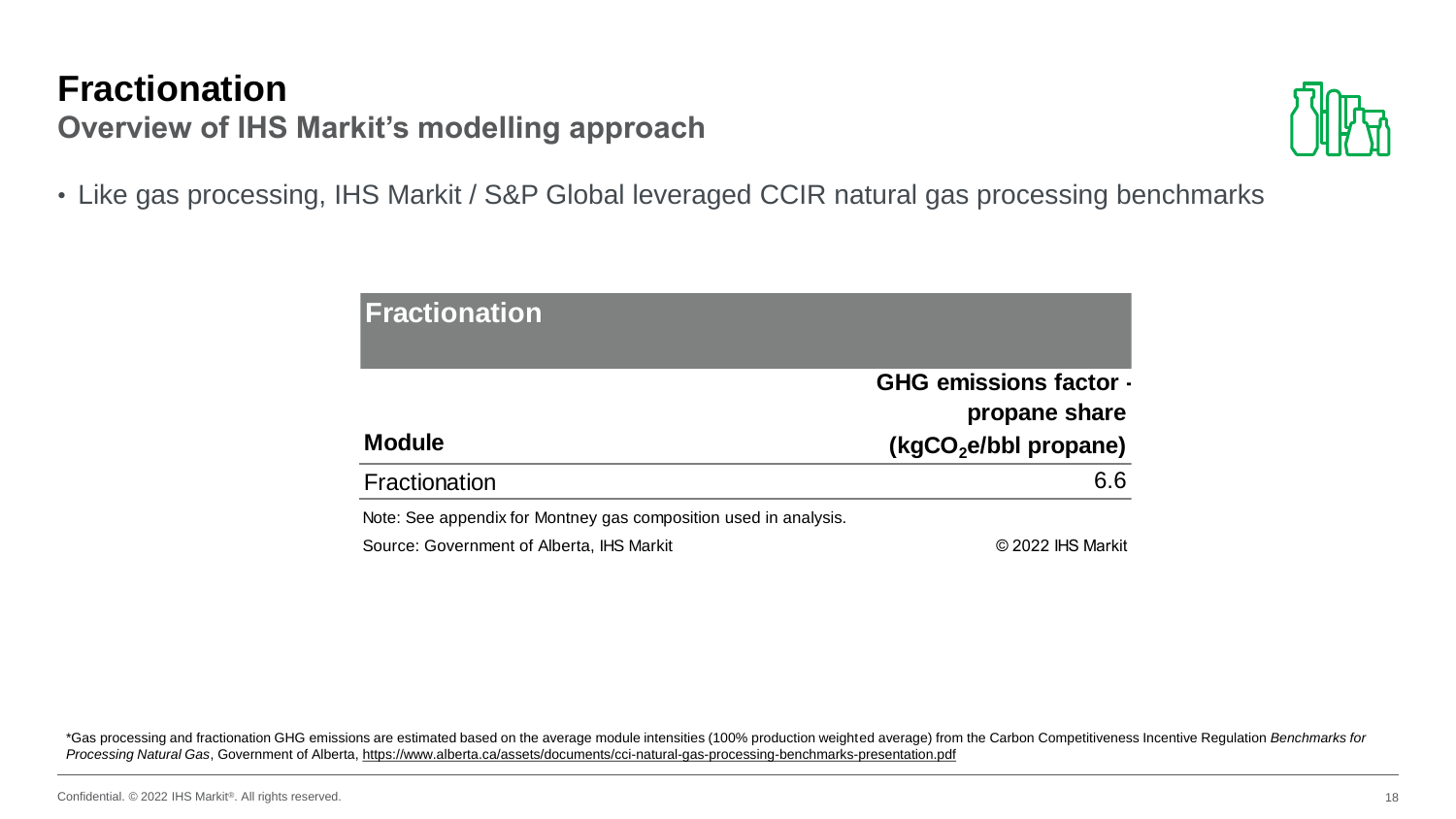## **End use of propane**

**Overview of IHS Markit's modelling approach**

• It was assumed that all propane is combusted in stationary applications for its end use.

| <b>End use (combustion)</b>                                                 |                        |                             |                         |  |  |  |  |
|-----------------------------------------------------------------------------|------------------------|-----------------------------|-------------------------|--|--|--|--|
|                                                                             |                        | <b>GHG emission factors</b> |                         |  |  |  |  |
|                                                                             |                        | <b>LHV basis</b>            | <b>HHV basis</b>        |  |  |  |  |
|                                                                             | (gCO <sub>2</sub> elL) | (gCO <sub>2</sub> e/MJ)     | (qCO <sub>2</sub> e/MJ) |  |  |  |  |
| Propane                                                                     | 1.544                  | 66                          | 61                      |  |  |  |  |
| © 2022 IHS Markit<br>Source: Canada's National Inventory Report 2019, GREET |                        |                             |                         |  |  |  |  |

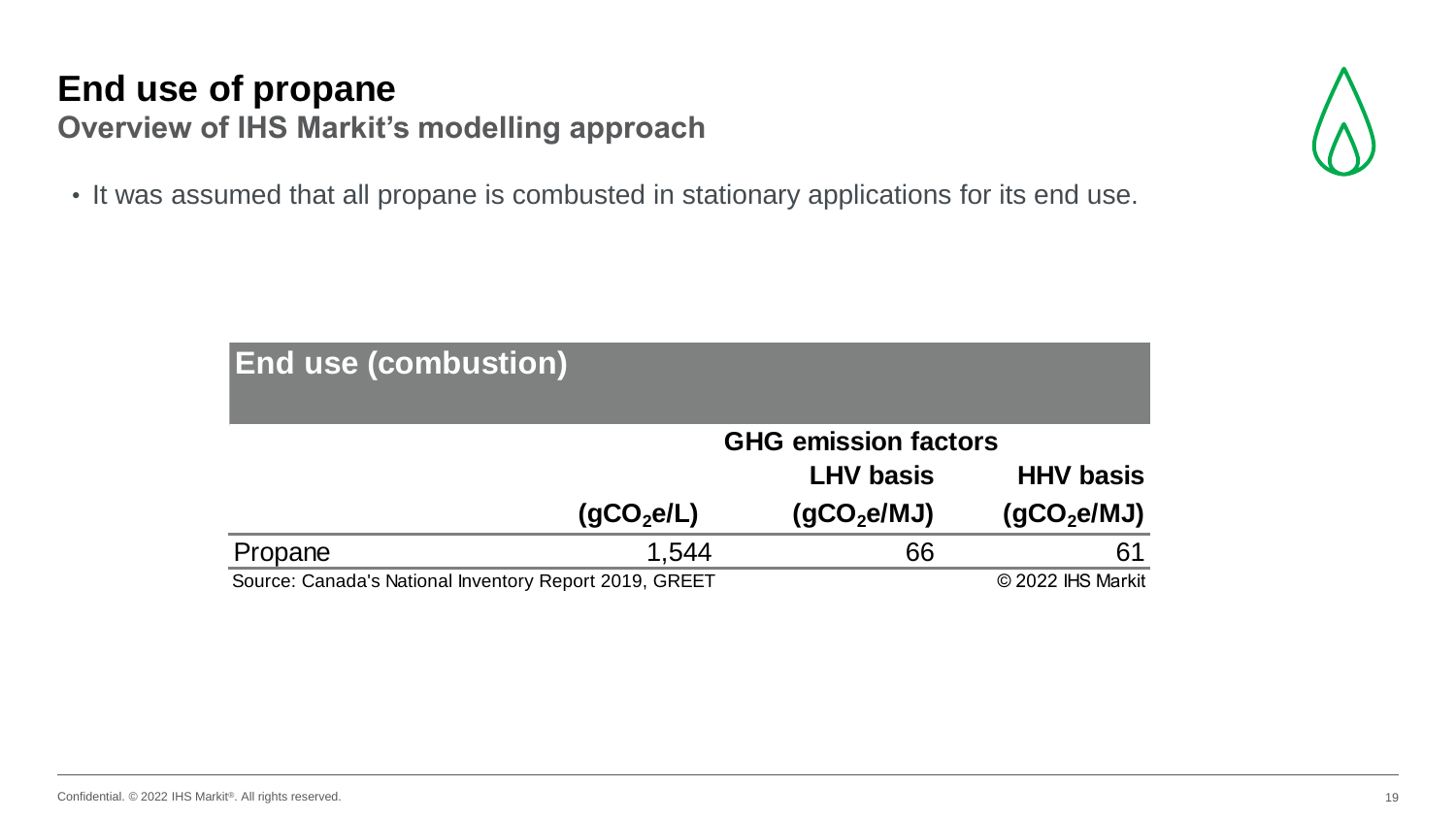### **Results**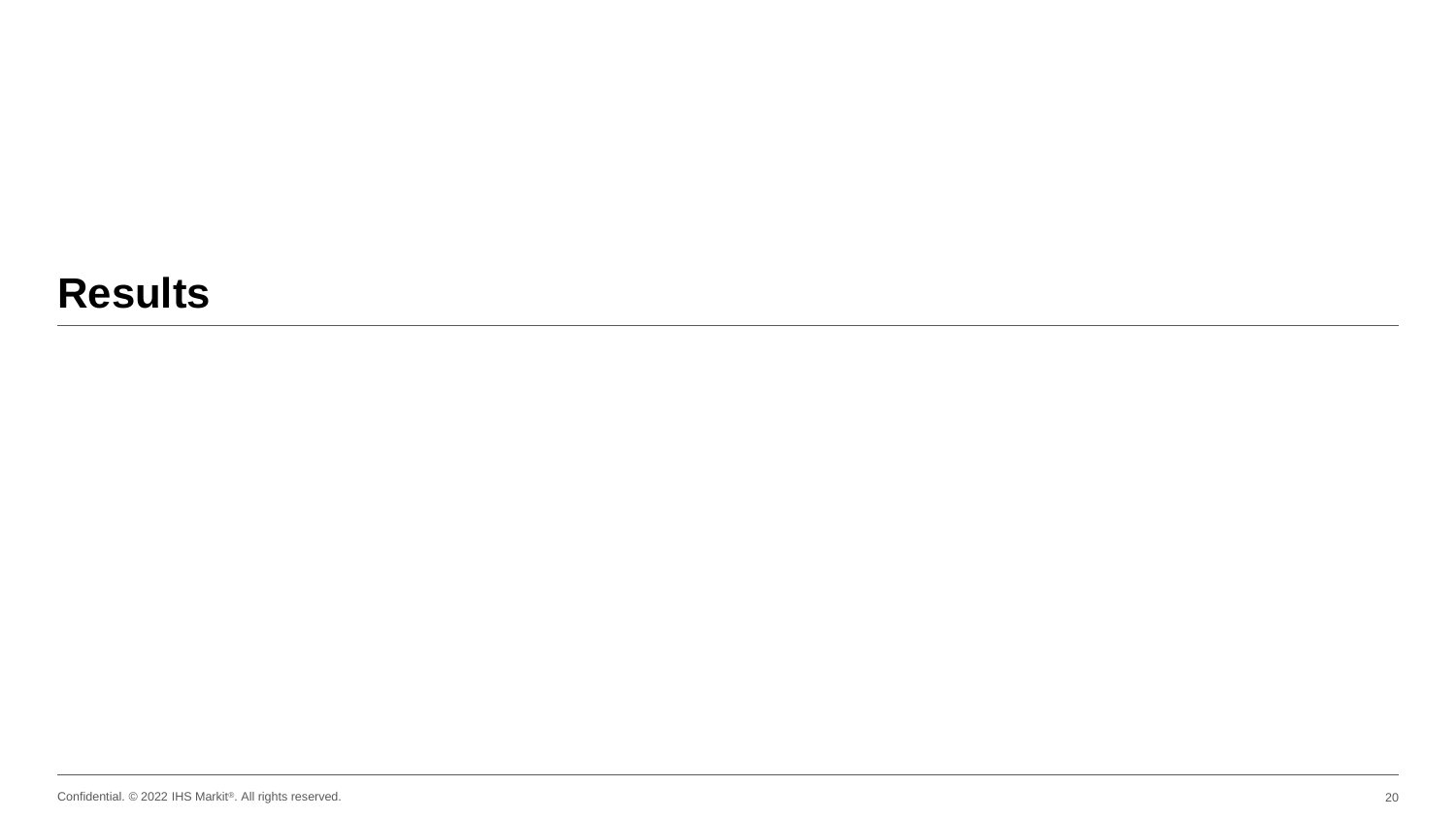### **IHS Markit estimates of GHG emissions intensity of Canadian propane**

Results are presented on both a lower and higher heating value (LHV and HHV) basis.

#### In units of grams of carbon dioxide equivalent per megajoule of energy from propane on a lower heating value (LHV) basis (gCO<sub>2</sub>e/MJ LHV)

| <b>GHG emission intensities of Canadian Propane</b> |              |        |                          |              |                 |            |                                |     |         |                   |
|-----------------------------------------------------|--------------|--------|--------------------------|--------------|-----------------|------------|--------------------------------|-----|---------|-------------------|
| $\overline{QCO_2e/MJ}$ LHV)                         |              |        |                          |              |                 |            |                                |     |         |                   |
|                                                     | Pathway      |        | Land-use Fabrication and | Drilling and | <b>Upstream</b> | Gas        |                                |     |         |                   |
| Pathway                                             | <b>Share</b> | change | construction             | completions  | production      | processing | <b>Fractionation Transport</b> |     | End use | Total             |
| Pathway #1 (Propane to western Cdn market hub)      | 77%          | 1.3    | 0.1                      | 0.3          | 2.5             | 4.5        | 1.8 <sup>°</sup>               |     | 66      | 78                |
| Pathway #2 (Propane to Eastern Cdn market hub)      | 2%           | 1.3    | 0.1                      | 0.3          | 2.5             | 4.5        | 1.8                            | 3.0 | 66      | 79                |
| Pathway #3 (NGL to Sarnia for fractionation)        | 21%          | 1.3    | 0.1                      | 0.3          | 2.5             | 4.5        | 1.8                            | 5.0 | 66      | 81                |
| <b>Canadian Propane</b>                             | 100%         | 1.3    | 0.1                      | 0.3          | 2.5             | 4.5        | 1.8                            | 2.4 | 66      | 79                |
| Source: IHS Markit                                  |              |        |                          |              |                 |            |                                |     |         | © 2022 IHS Markit |

#### In units of grams of carbon dioxide equivalent per megajoule of energy from propane on a higher heating value (HHV) basis (gCO<sub>2</sub>e/MJ HHV)\*

| ັ                                                   |              | ີ      | ັ                               | ີ            | ັ               |            | $\checkmark$                   |     |         |                   |
|-----------------------------------------------------|--------------|--------|---------------------------------|--------------|-----------------|------------|--------------------------------|-----|---------|-------------------|
| <b>GHG emission intensities of Canadian Propane</b> |              |        |                                 |              |                 |            |                                |     |         |                   |
| $\overline{(\text{gCO}_2\text{e/MJ HHV})}$          |              |        |                                 |              |                 |            |                                |     |         |                   |
|                                                     | Pathway      |        | <b>Land-use Fabrication and</b> | Drilling and | <b>Upstream</b> | <b>Gas</b> |                                |     |         |                   |
| Pathway                                             | <b>Share</b> | change | construction                    | completions  | production      | processing | <b>Fractionation Transport</b> |     | End use | Total             |
| Pathway #1 (Propane to western Cdn market hub)      | 77%          | 1.3    | 0.1                             | 0.3          | 2.5             | 4.5        | 1.8                            |     | 61      | 73                |
| Pathway #2 (Propane to Eastern Cdn market hub)      | 2%           | 1.3    | 0.1                             | 0.3          | 2.5             | 4.5        | 1.8                            | 3.0 | 61      | 74                |
| Pathway #3 (NGL to Sarnia for fractionation)        | 21%          | 1.3    | 0.1                             | 0.3          | 2.5             | 4.5        | 1.8                            | 5.0 | 61      | 76                |
| <b>Canadian Propane</b>                             | 100%         | 1.3    | 0.1                             | 0.3          | 2.5             | 4.5        | 1.8                            | 2.4 | 61      | 74                |
| Source: IHS Markit                                  |              |        |                                 |              |                 |            |                                |     |         | © 2022 IHS Markit |

\*Note: Environment & Climate Change Canada (ECCC) in Clean Fuel Regulations (CFR) Specifications for Fuel Life Cycle Assessment (LCA) Model Carbon Intensity (CI) Calculations references results per MJ of energy from propane on a HHV basis. Direct comparisons are complicated due to differences in estimation methodology and the results on this slide are not comparable to those included in the Clean Fuel Regulation.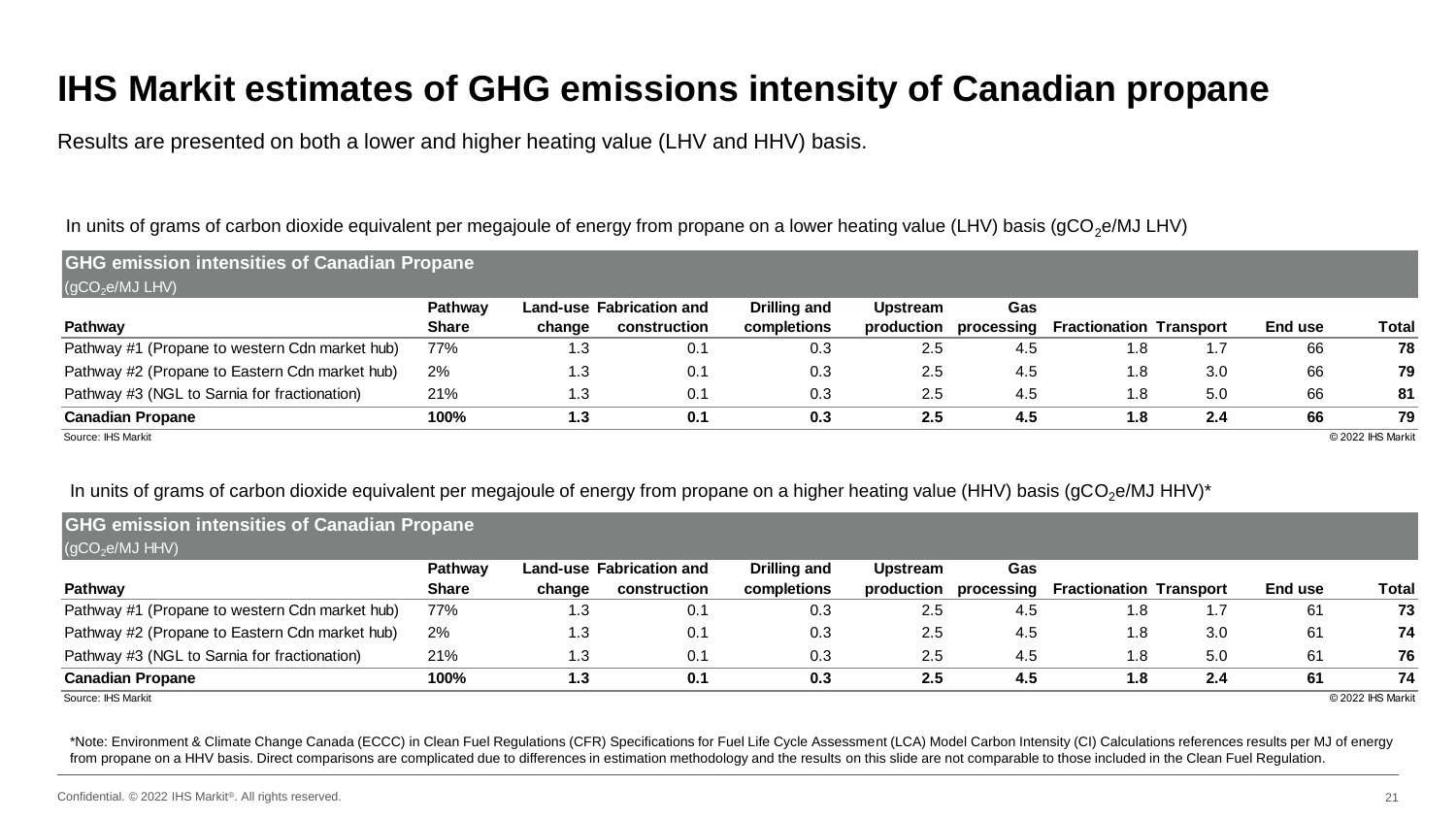#### **IHS Markit estimates of GHG emissions intensity of Canadian propane**

#### In units of kilograms of carbon dioxide equivalent per barrel of propane (kgCO<sub>2</sub>e/bbl of propane)

| <b>GHG emission intensities of Canadian Propane</b><br>$(kgCO2e/bbl$ propane) |                |        |                          |              |                 |            |                                |      |         |                   |
|-------------------------------------------------------------------------------|----------------|--------|--------------------------|--------------|-----------------|------------|--------------------------------|------|---------|-------------------|
|                                                                               | <b>Pathway</b> |        | Land-use Fabrication and | Drilling and | <b>Upstream</b> | <b>Gas</b> |                                |      |         |                   |
| Pathway                                                                       | <b>Share</b>   | change | construction             | completions  | production      | processing | <b>Fractionation Transport</b> |      | End use | <b>Total</b>      |
| Pathway #1 (Propane to western Cdn market hub)                                | 77%            | 5.0    | 0.5                      |              | 9.5             | 16.6       | 6.6                            | 6.1  | 245     | 291               |
| Pathway #2 (Propane to Eastern Cdn market hub)                                | 2%             | 5.0    | 0.5                      | 1.1          | 9.5             | 16.6       | 6.6                            | 10.7 | 245     | 295               |
| Pathway #3 (NGL to Sarnia for fractionation)                                  | 21%            | 5.0    | 0.5                      |              | 9.5             | 16.6       | 6.6                            | 18.5 | 245     | 303               |
| <b>Canadian Propane</b>                                                       | 100%           | 5.0    | 0.5                      |              | 9.5             | 16.6       | 6.6                            | 8.9  | 245     | 294               |
| Source: IHS Markit                                                            |                |        |                          |              |                 |            |                                |      |         | © 2022 IHS Markit |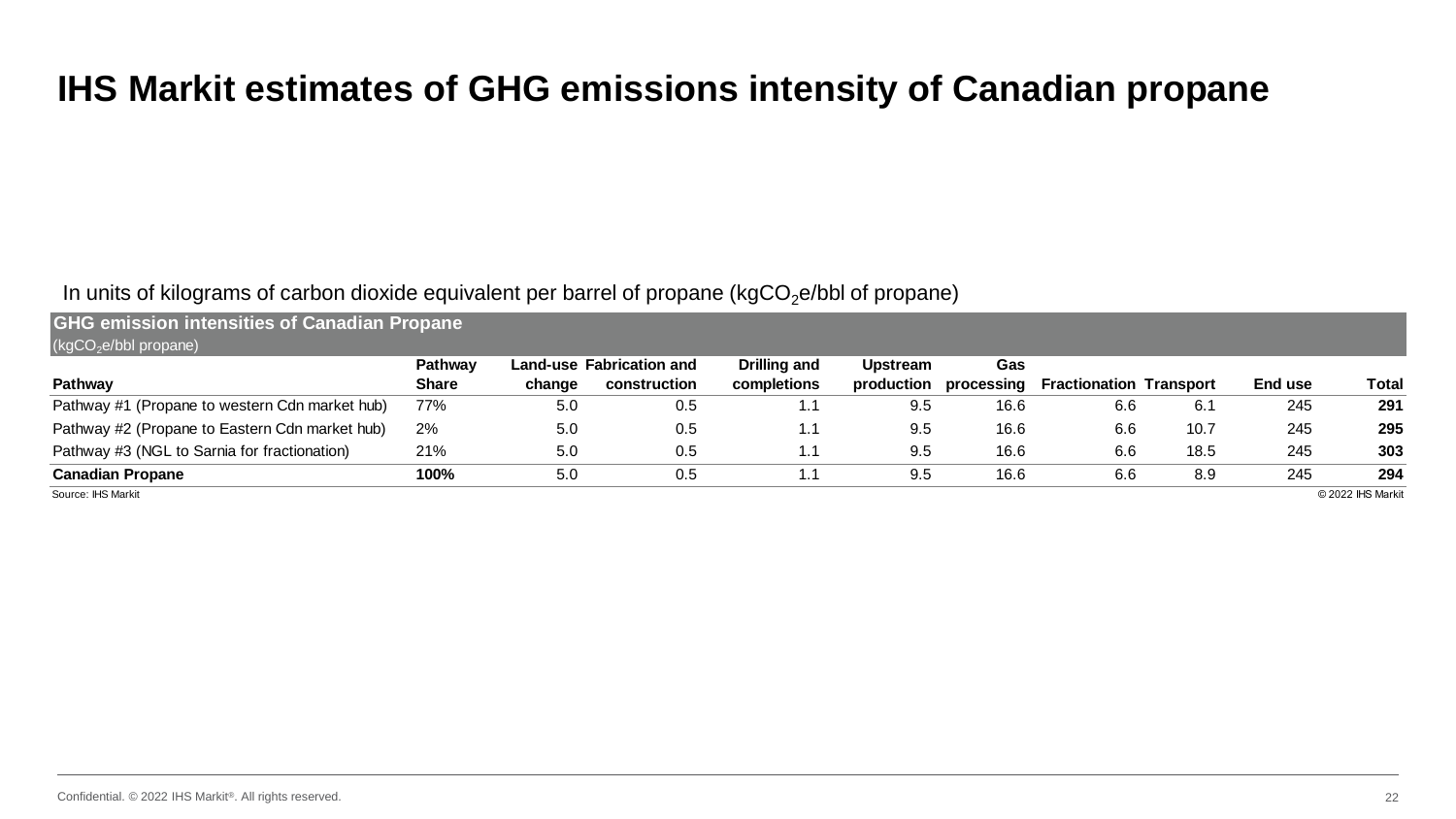### **Comparing the results to ECCC's Clean Fuel Regulations Carbon Intensity for propane**

- Comparison of LCA estimates between studies is challenging as there are differences in the basis of the estimation and it can be difficult to make like-for-like comparisons.
- For the purposes of comparison to Environment and Climate Change Canada's *Clean Fuel Regulations (CFR) Specifications for Fuel Life Cycle Assessment (LCA) Model Carbon Intensity (CI) Calculations*, IHS Markit / S&P Global made the following adjustments:
	- Removed IHS Markit / S&P Global estimates of Land-use Change emissions and Fabrication and Construction emissions.
	- Using units of  $qCO<sub>2</sub>e/MJ$  (HHV-basis)
- The IHS Markit / S&P Global estimates of the GHG emissions intensity of Canadian propane are -4% to +1% when compared to the ECCC CFR estimate.

#### **GHG emission intensities of Canadian Propane (gCO2e/MJ HHV)**

|                                                                                                                                                                                                                                | Pathway      | Drilling and | Upstream |                           |                      |           |                |    |                    |
|--------------------------------------------------------------------------------------------------------------------------------------------------------------------------------------------------------------------------------|--------------|--------------|----------|---------------------------|----------------------|-----------|----------------|----|--------------------|
| Pathway                                                                                                                                                                                                                        | <b>Share</b> | completions  |          | production Gas processing | <b>Fractionation</b> | Transport | End use        |    | Total % difference |
| Pathway #1 (Propane to western Cdn market hub)                                                                                                                                                                                 | 77%          | 0.3          | 2.5      | 4.5                       | 1.8                  | ، 7       | 61             | 71 | -4%                |
| Pathway #2 (Propane to Eastern Cdn market hub)                                                                                                                                                                                 | 2%           | 0.3          | 2.5      | 4.5                       | 1.8                  | 3.0       | 6 <sup>1</sup> | 73 | $-2\%$             |
| Pathway #3 (NGL to Sarnia for fractionation)                                                                                                                                                                                   | 21%          | 0.3          | 2.5      | 4.5                       | 1.8                  | 5.0       | 6 <sup>1</sup> | 75 | 1%                 |
| <b>Canadian Propane</b>                                                                                                                                                                                                        | 100%         | 0.3          | 2.5      | 4.5                       | 1.8                  | 2.4       | 61             | 72 | $-3%$              |
| <b>ECCC Canadian Propane</b>                                                                                                                                                                                                   |              |              |          | 13                        |                      |           | 61             | 74 |                    |
| Note: ECCC value for Canadian Propane is from CER Specifications for Eugl Life Cycle Assessment (LCA) Model Carbon Intensity (CI) Calculations Direct comparisons of life-ovele analyses are complicated due to differences in |              |              |          |                           |                      |           |                |    |                    |

Source: IHS Markit, ECCC © 2022 IHS Markit Note: ECCC value for Canadian Propane is from CFR Specifications for Fuel Life Cycle Assessment (LCA) Model Carbon Intensity (CI) Calculations. Direct comparisons of life-cycle analyses are complicated due to differences i Global / IHS Markit values in the table have been adjusted to support a comparison to the ECCC value; however, differences in the basis of estimation may remain.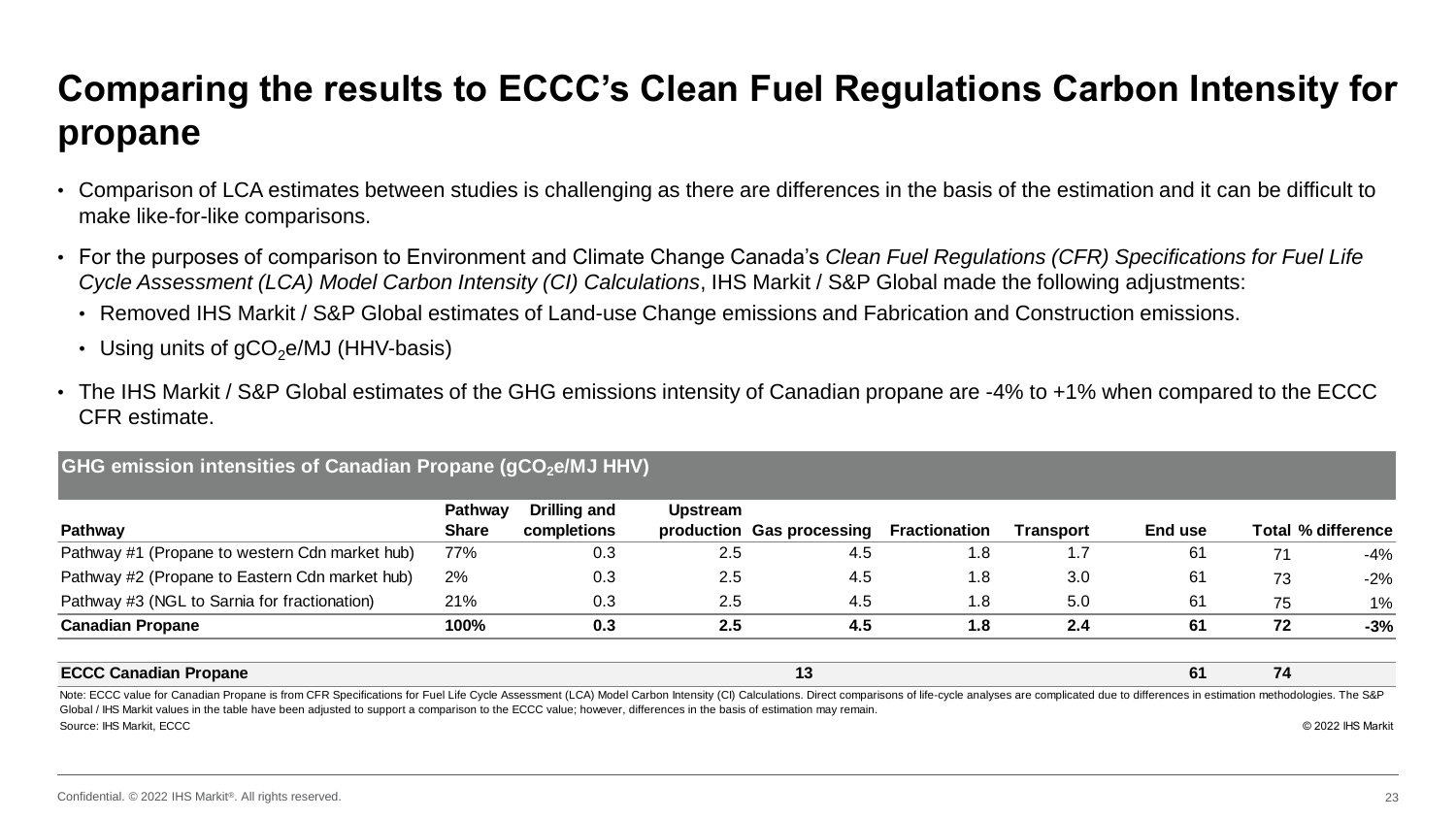### **Life-cycle GHG intensity estimates of Canadian propane in 2019\***



#### Canadian propane: 72 gCO<sub>2</sub>e/MJ

(volume-weighted average)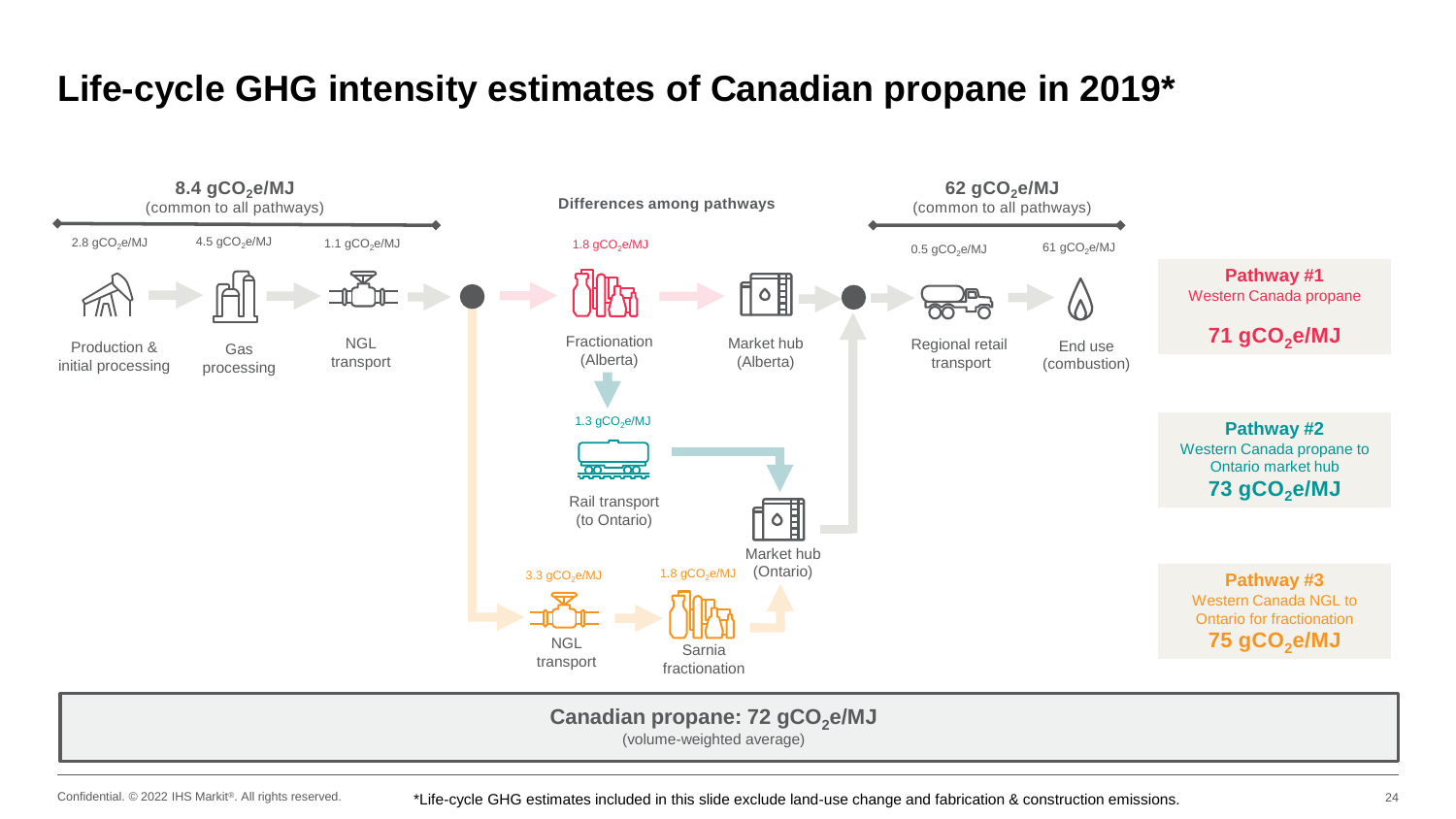### **Shedding light on quality using the Data Quality Metric (DQM)**

The DQM includes five individual indicators, capturing both the reliability and representativeness of the data

- The development of life-cycle GHG estimates often necessitates the use of imperfect information.
- DQM assessments are intended to be informative, supporting further understanding of the reliability and representativeness of the data used to develop GHG estimates.
- The DQM assessment and aggregation process results in a two-letter score, ranging from A to F, for each life-cycle stage as well as for the full life-cycle values.

#### **Data Quality Metric assessments for full life-cycle estimates of Canadian propane GHG intensity GHG intensity GHG intensity GHG intensity Pathway gCO2e/MJ Data Rel. Data Rep. gCO2e/MJ Data Rel. Data Rep. gCO2e/MJ Data Rel. Data Rep. gCO2e/MJ Data Rel. Data Rep. gCO2e/MJ Upstream production Gas processing DQM score DQM DQM DQM DQM Land-use change Fabrication and Drilling and completions**

| <b>Canadian Propane</b> | .                  |  | U. 1 |   | 0.3 | π, | د.ء  |   |     | ⊶. J |   |
|-------------------------|--------------------|--|------|---|-----|----|------|---|-----|------|---|
| Pathway #3              | $\sqrt{2}$<br>⊣د   |  | ◡.   |   | 0.3 |    | د.∠  | ∼ | ◡   | 4.ບ  | ⌒ |
| Pathway #2              | $\sqrt{2}$<br>، ن، |  | υ.   |   | 0.3 |    | د.∠  | ╰ |     | 4.ບ  |   |
| Pathway #1              | ' بی               |  | ◡.   | ◡ | U.3 |    | ∘ت.∠ | ╰ | . . | +.ບ  |   |

Note: DQM = Data Quality Metric; Data rel. = Data reliability; Data rep. = Data representativeness. Data Quality Metric assessments have been completed bsed on full life-cycle GHG estimates of propane (HHV-basis). Source: IHS Markit © 2022 IHS Markit

#### **Data Quality Metric assessments for full life-cycle estimates of Canadian propane**

|                         |                       | <b>Fractionation</b> |            |                       | Transport |            |                       | End use |            |                                 | <b>Full life-cycle</b> |      |  |
|-------------------------|-----------------------|----------------------|------------|-----------------------|-----------|------------|-----------------------|---------|------------|---------------------------------|------------------------|------|--|
|                         | <b>GHG</b>            |                      |            | <b>GHG</b>            |           |            | <b>GHG</b>            |         |            | <b>GHG</b>                      |                        |      |  |
|                         | intensity             |                      | <b>DQM</b> | intensity             |           | <b>DQM</b> | intensity             |         | <b>DQM</b> | intensity                       | <b>DQM</b>             |      |  |
|                         |                       | Data                 | Data       |                       | Data      | Data       |                       | Data    | Data       |                                 |                        | Data |  |
| Pathway                 | gCO <sub>2</sub> e/MJ | Rel.                 | Rep.       | gCO <sub>2</sub> e/MJ | Rel.      | Rep.       | qCO <sub>2</sub> e/MJ | Rel.    | Rep.       | gCO <sub>2</sub> e/MJ Data Rel. |                        | Rep. |  |
| Pathway #1              | 1.8                   | C                    | С          | 1.7 <sub>1</sub>      | D         | С          | 61                    | С       | A          | 731                             | С                      | A    |  |
| Pathway #2              | 1.8                   | C                    | С          | 3.0                   | D         | С          | 61                    | С       | A          | 74                              | С                      | A    |  |
| Pathway #3              | $1.8^{+}$             | C                    | С          | 5.0                   | D         | С          | 61                    | С       | A          | 76                              | С                      | A    |  |
| <b>Canadian Propane</b> | 1.8                   | C                    | С          | 2.4                   | D         | C          | 61                    | С       | A          | 74                              | С                      | А    |  |

Source: IHS Markit © 2022 IHS Markit Note: DQM = Data Quality Metric; Data rel. = Data reliability; Data rep. = Data representativeness. Data Quality Metric assessments have been completed bsed on full life-cycle GHG estimates of propane (HHV-basis).

**Data Rep.**

**GHG intensity**

> **Data Rel.**

> > For additional information on the Data Quality Metric, including the pedigree matrix used for DQM assessments, the aggregation process and detailed examples, refer to *The Right Measure*.

Confidential. © 2022 IHS Markit®. All rights reserved.

The Right Measure, A guidebook to crude oil life-cycle GHG emissions estimation. Published by IHS Markit / S&P Global. (March 2022). Available for download <https://ihsmarkit.com/products/right-measure.html>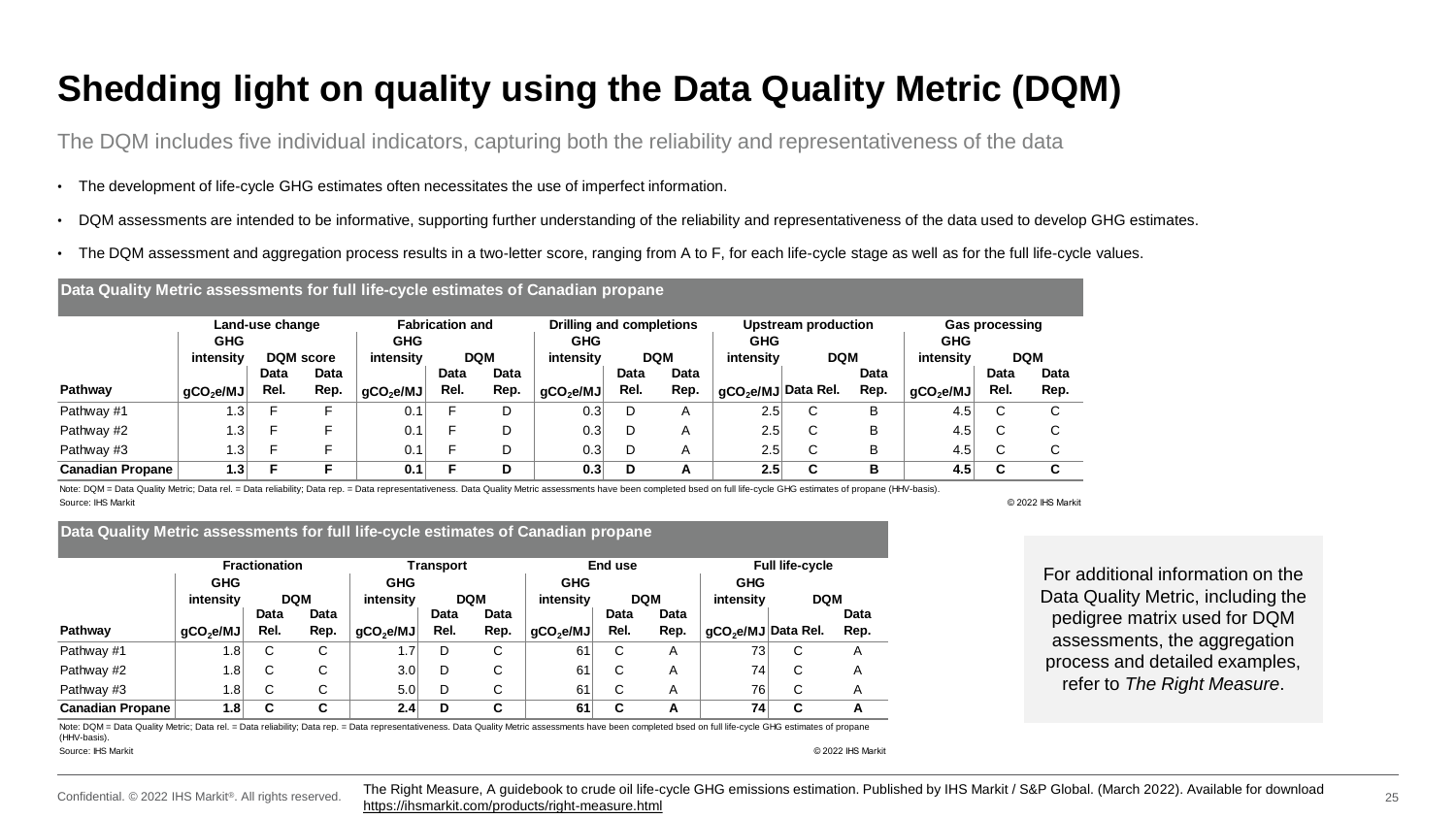# **Appendix**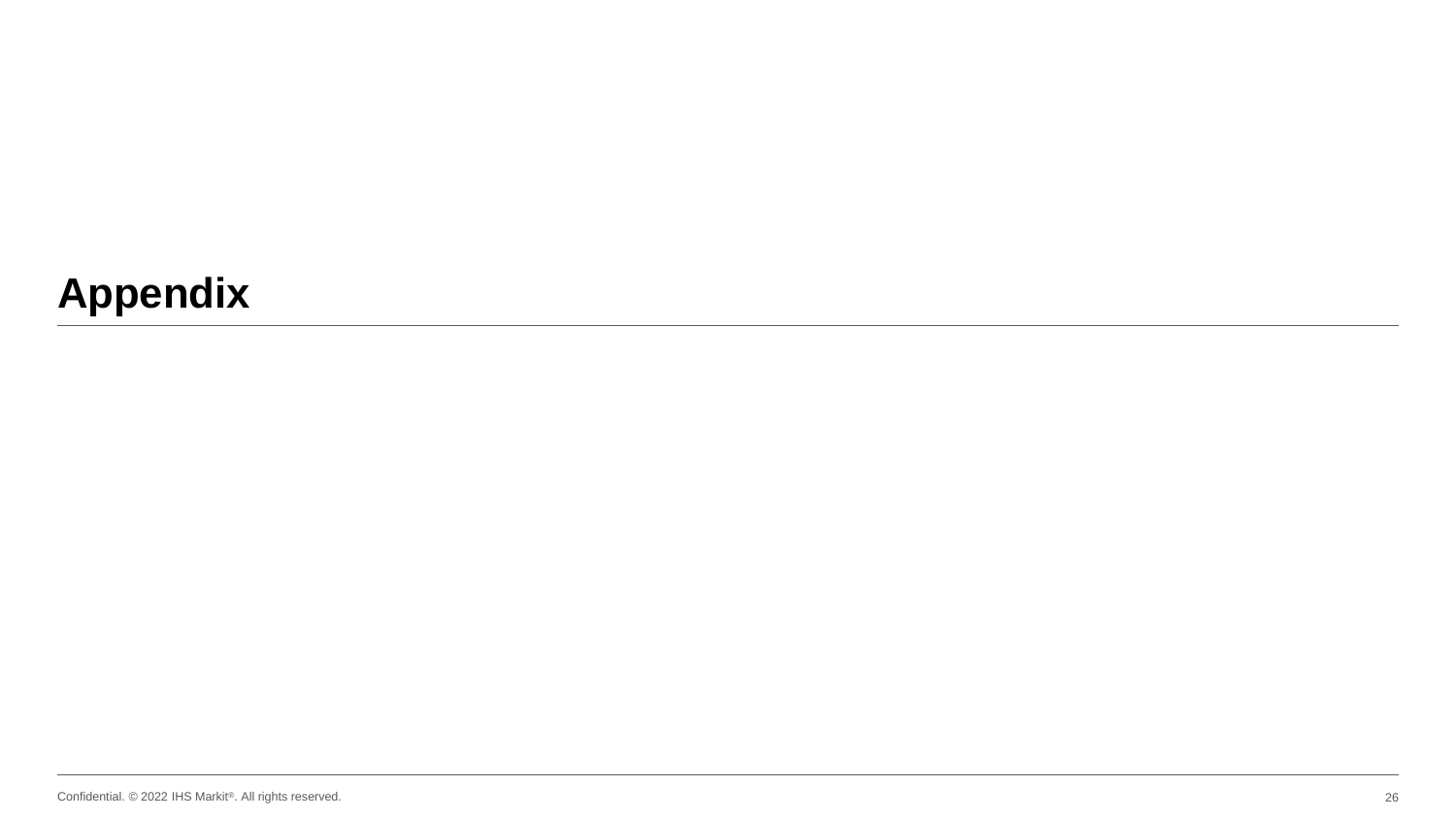#### **Common assumptions and factors**

IHS Markit / S&P Global used the following densities, LHVs, and HHVs for propane and NGLs in the analysis.

**Propane and NGL properties**

|                                       | <b>Density</b> | Value (LHV)       | <b>Lower Heating Higher Heating</b><br>Value (HHV) |
|---------------------------------------|----------------|-------------------|----------------------------------------------------|
| <b>Fluid</b>                          | $(kg/m^3)$     | (MJ/kg)           | (MJ/kg)                                            |
| Natural Gas Liquids (NGL)             | 669            | 35                | 38                                                 |
| Propane                               | 507            | 46                | 50                                                 |
| <b>Butane</b>                         | 585            | 40                | 43                                                 |
| isobutane                             | 560            | 38                | 41                                                 |
| Pentane                               | 626            | 45                | 49                                                 |
| Hexane                                | 655            | 44                | 47                                                 |
| Methane                               | 1              | 50                | 56                                                 |
| Ethane                                | 1              | 19                | 19                                                 |
| Hydrogen                              | $9.E-02$       | 118               | 139                                                |
| Source: GREET, NIST Chemistry WebBook |                | © 2022 IHS Markit |                                                    |

IHS Markit / S&P Global used Global Warming Potentials from the IPCC's Fifth Assessment Report (100-year timeframe) and the following electricity grid system GHG emissions intensities in the analysis.

**Global Warming Potentials (GWPs)**

| Gas                                        |                  | <b>GWP</b>        |
|--------------------------------------------|------------------|-------------------|
| <b>Carbon Dioxide</b>                      | CO <sub>2</sub>  |                   |
| Methane                                    | CH <sub>4</sub>  | 28                |
| Nitrous Oxide                              | N <sub>2</sub> O | 265               |
| Source: IPCC Fifth Assessment Report (AR5) |                  | © 2022 IHS Markit |

#### **Electricity Grid System Emissions Intensities in 2019** (metric tons  $CO<sub>2</sub>e/MWh$ )

| Canada                  |                   |
|-------------------------|-------------------|
| Alberta                 | 0.67              |
| <b>British Columbia</b> | 0.02              |
| Manitoba                | 1E-03             |
| Saskatchewan            | 0.71              |
| <b>United States</b>    |                   |
| MROW (MRO West)         | 0.57              |
| Sources: US EPA, ECCC   | © 2022 IHS Markit |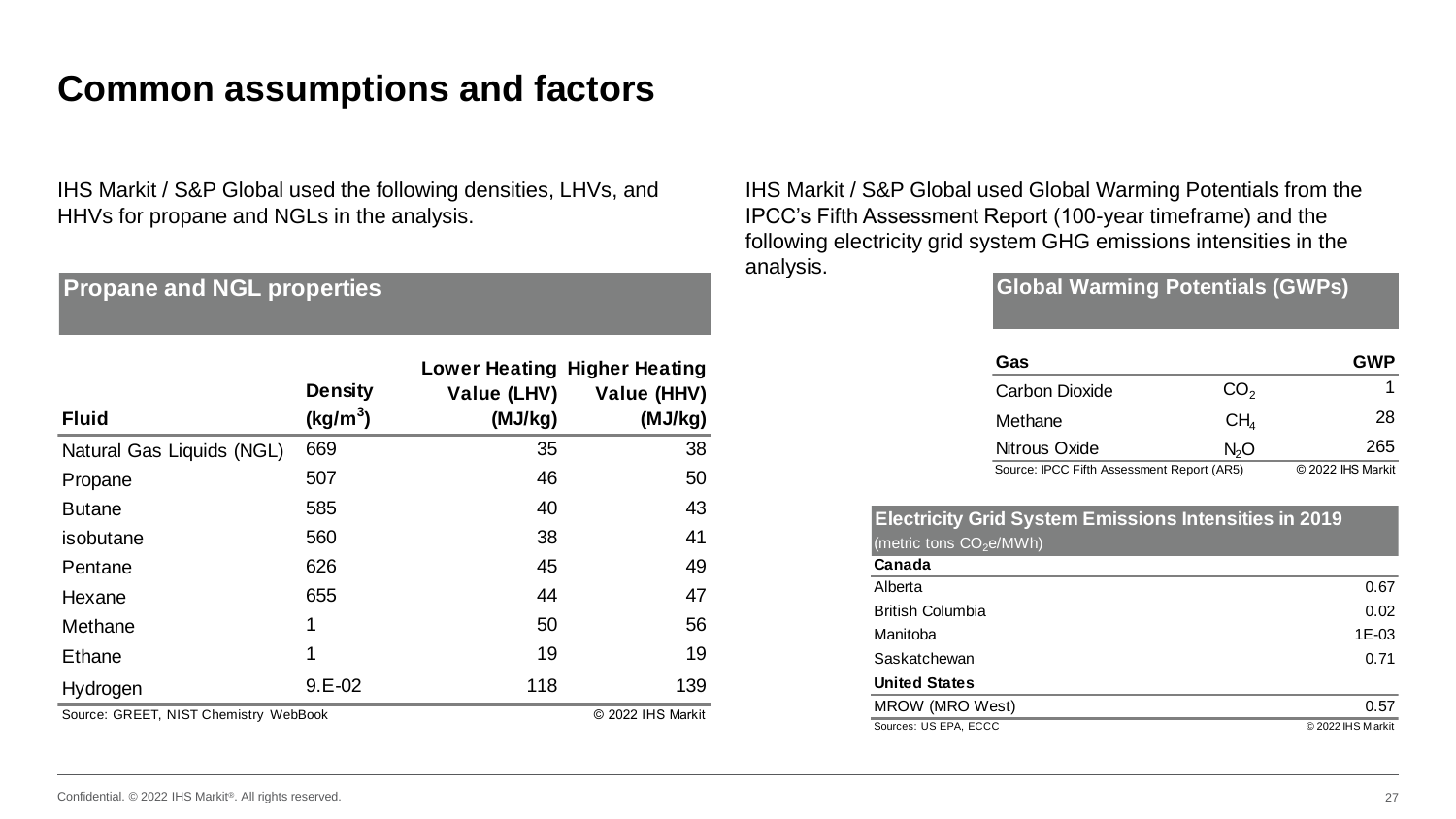### **Upstream drilling, completions, and production**

- The average gas composition produced from the Montney is included in the table on this slide.
- The lift mechanism changes over the life of each well and has been modelled assuming:
	- First six months of operation: natural lift
	- Months 6-8 of operation: gas lift
	- Remainder of operational life: electric submersible pumps
- Upstream flaring
	- Assumed 2% of produced gas is flared, based on provincial averages
- Upstream venting/fugitives:
	- Assumed 0.2% of produced gas is released to atmosphere

**Montney Gas Composition**

| <b>Substance</b>           |                 | Mol %             |
|----------------------------|-----------------|-------------------|
| Methane                    | $C_1$           | 79.8              |
| <b>Ethane</b>              | C <sub>2</sub>  | 8.1               |
| Propane                    | $C_3$           | 3.3               |
| Isobutane                  | $iC_4$          | 0.6               |
| Normal butane              | nC <sub>4</sub> | 0.9               |
| Isopentane                 | iC <sub>5</sub> | 0.3               |
| Normal pentane             | nC <sub>5</sub> | 0.3               |
| Hexane                     | $C_{6}$         | 0.2               |
| Heptane                    | C <sub>7</sub>  | 0.2               |
| Octane                     | $\mathrm{C}_8$  | 0.1               |
| Nonane                     | $C_{9}$         | 0.0               |
| Decane                     | $C_{10}$        | 0.0               |
| Hydrogen                   | H <sub>2</sub>  | 0.0               |
| Helium                     | He              | 0.0               |
| Nitrogen                   | $N_2$           | 0.7               |
| Carbon dioxide             | CO <sub>2</sub> | 3.2               |
| Hydrogen sulfide           | $H_{2}S$        | 2.4               |
| Source: IHS Markit Accumap |                 | © 2022 IHS Markit |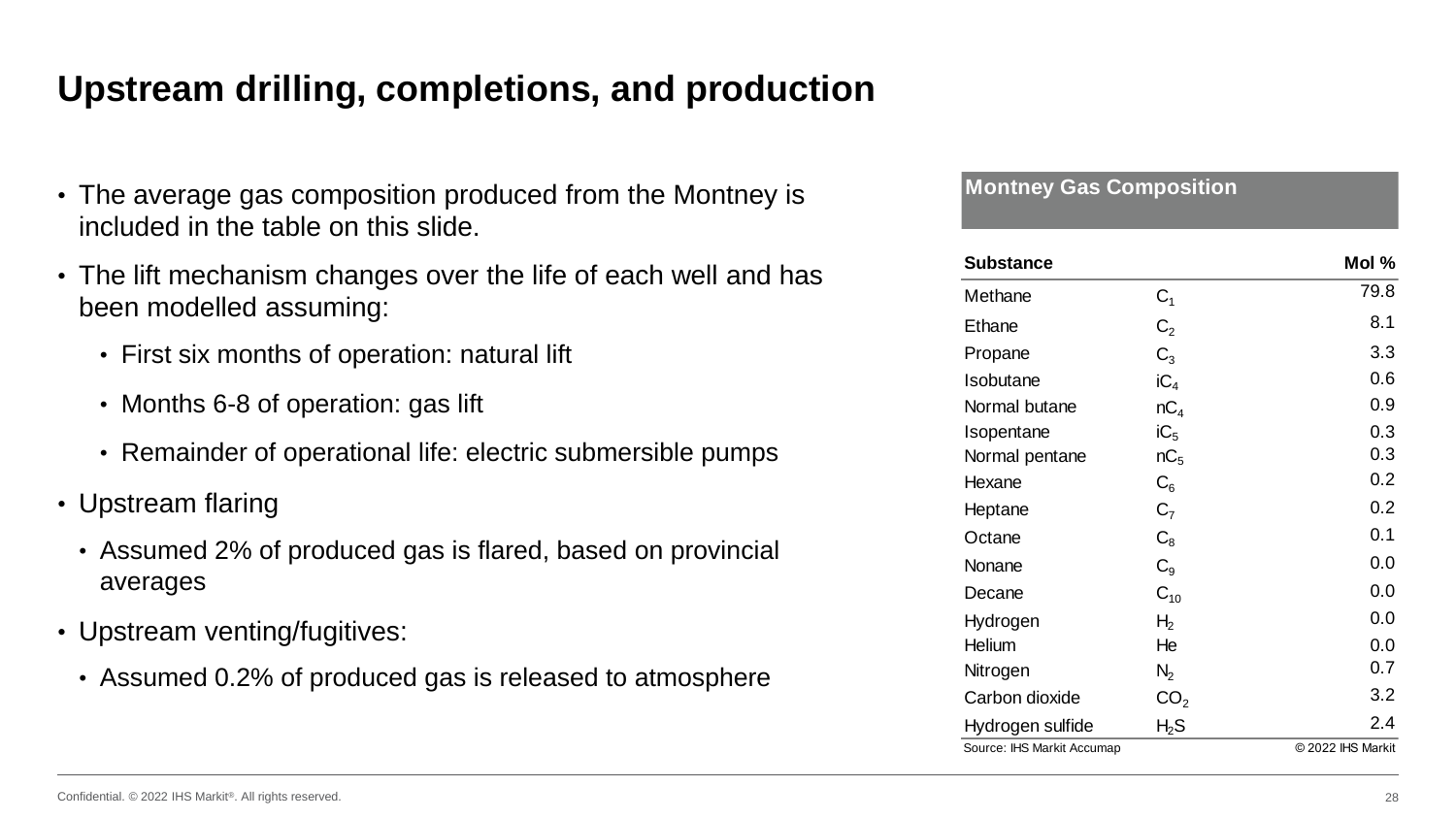### **Transportation of NGL and propane**

**Basis for GHG estimation, assumptions, and factors**

**IHS Markit hydrocarbon transport model** relies on published energy intensities of various modes of transport with the following inputs:

- Mode of transport
- Fuel source
- Distances
- Fluid properties

| <b>Energy intensities by transport mode</b><br>$(J/kg$ -km $)$ |                             |                    | Value chain transportation of Canadian propane by pathway                                                      |                |                |              |                         |                    |  |  |
|----------------------------------------------------------------|-----------------------------|--------------------|----------------------------------------------------------------------------------------------------------------|----------------|----------------|--------------|-------------------------|--------------------|--|--|
| Mode of                                                        | <b>Outbound trip</b><br>(to | <b>Return trip</b> | Pathway                                                                                                        | Leg            | <b>Product</b> | <b>Mode</b>  | <b>Distance</b><br>(km) | <b>Fuel source</b> |  |  |
| <b>Transport</b><br>destination)                               | (to origination)            | Pathway #1         |                                                                                                                | <b>NGL</b>     | Pipeline       | 897          | Electricity             |                    |  |  |
| Pipeline                                                       | 292                         | $\overline{0}$     | (Propane delivered to western Cdn market hub) 2<br>Pathway #2<br>(Propane delivered to Eastern Cdn market hub) |                | Propane        | <b>Truck</b> | 240                     | <b>Diesel</b>      |  |  |
| Rail                                                           | 197                         | $\overline{0}$     |                                                                                                                |                | <b>NGL</b>     | Pipeline     | 897                     | Electricity        |  |  |
| <b>Truck</b>                                                   | 647                         | 514                |                                                                                                                | 2              | Propane        | Rail         | 3,396                   | <b>Diesel</b>      |  |  |
| Source: GREET                                                  |                             | © 2022 IHS Markit  |                                                                                                                | 3              | Propane        | <b>Truck</b> | 240                     | <b>Diesel</b>      |  |  |
|                                                                |                             |                    | Pathway #3<br>(NGL to Sarnia for fractionation)                                                                |                | <b>NGL</b>     | Pipeline     | 897                     | Electricity        |  |  |
|                                                                |                             |                    |                                                                                                                | $\overline{2}$ | <b>NGL</b>     | Pipeline     | 3,708                   | Electricity        |  |  |
|                                                                |                             |                    |                                                                                                                | 3              | Propane        | <b>Truck</b> | 240                     | <b>Diesel</b>      |  |  |
|                                                                |                             |                    | Source: IHS Markit                                                                                             |                |                |              |                         | © 2022 IHS Markit  |  |  |